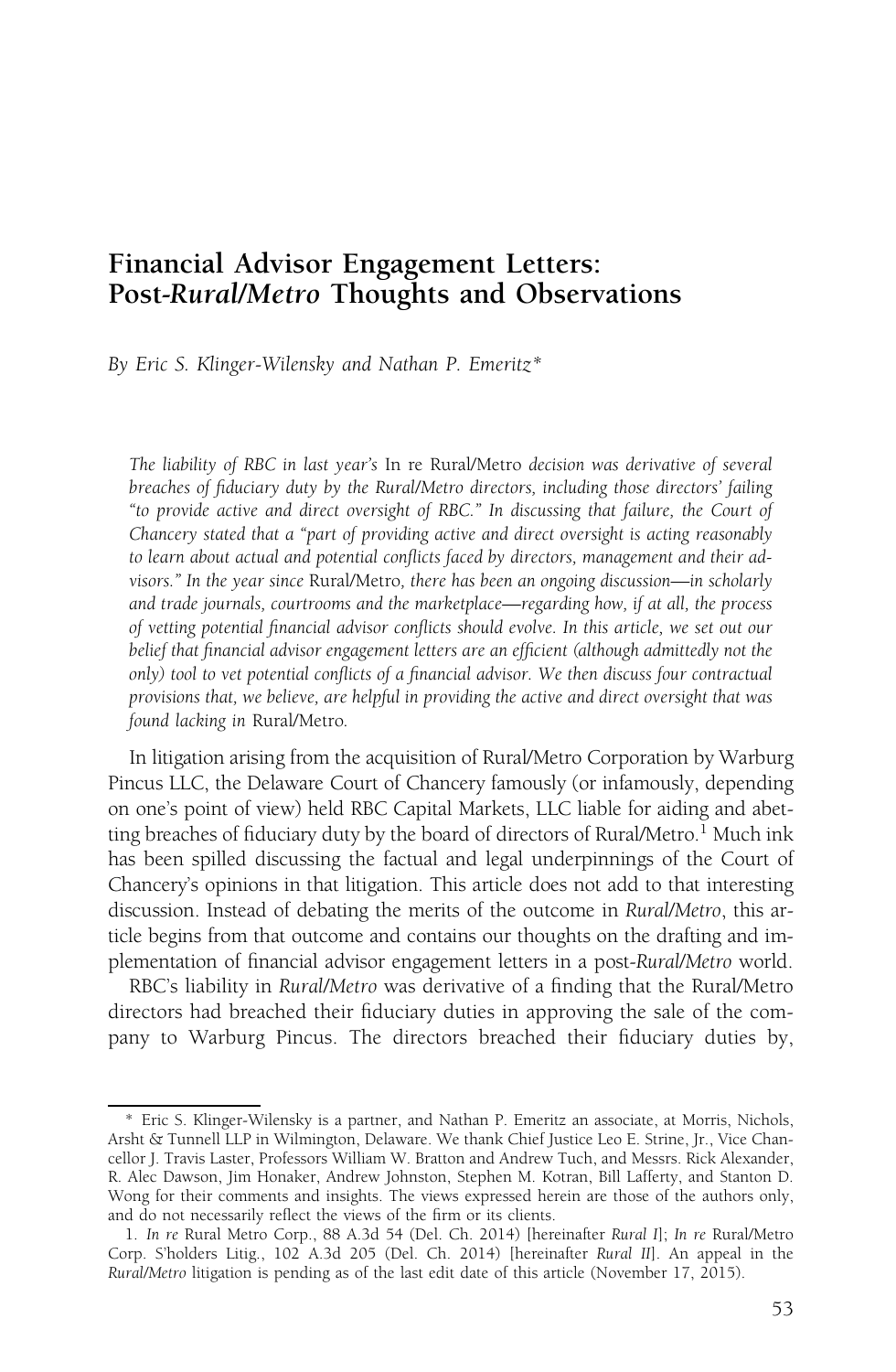among other things, "fail[ing] to provide active and direct oversight of RBC."<sup>2</sup> Addressing that failure, Rural I provided the following admonition:

Because of the central role played by investment banks in the evaluation, exploration, selection, and implementation of strategic alternatives, directors must act reasonably to identify and consider the implications of the investment banker's compensation structure, relationships, and potential conflicts.<sup>3</sup>

The Court went on to state that a "part of providing active and direct oversight is acting reasonably to learn about actual and potential conflicts faced by directors, management, and their advisors."<sup>4</sup> In our experience, deal advisors have heeded this admonition, using financial advisor engagement letters as a key tool to vet potential conflicts of a financial advisor. That said, we understand that other practitioners have responded to Rural/Metro by vetting potential financial advisor conflicts through a side "disclosure memorandum" or a slide in a bankers' book.

In this article, we explain our belief that financial advisor engagement letters are an efficient (although admittedly not the only) tool to vet potential conflicts of a financial advisor.<sup>5</sup> We then discuss certain contractual provisions that are helpful in providing the active and direct oversight that was found lacking in Rural/Metro. 6

6. The starting point for many of the form provisions discussed in this article was a document entitled "Form of Engagement Letter, marked to show comments from Company's counsel." That document, reproduced as Exhibit A to this article, was prepared by David I. Albin, a partner at Finn Dixon & Herling LLP in Stamford, Connecticut, in connection with an ABA, Business Law Section Mergers & Acquisitions Committee Forum that Mr. Albin chaired titled Retaining and Managing Your Investment Banker in the Aftermath of In Re Del Monte Foods Company Shareholder Litigation and presented in April 2011 following the release of the Del Monte opinion. The potential changes to a form of financial advisor engagement letter shown in that document were meant to be used as a teaching tool and discussion aid in connection with the Del Monte opinion and were not meant by the author or the other panel members (Michael G. O'Bryan, a partner at Morrison Foerster LLP, San Francisco, California; Kevin Miller, a partner at Alston & Bird LLP, New York, New York; The Honorable Myron T. Steele, then Chief Justice of the Delaware Supreme Court and now a partner at Potter Anderson Corroon LLP, Wilmington, Delaware; and Patricia O. Vella, a partner at Morris, Nichols, Arsht & Tunnell LLP, Wilmington, Delaware) as recommendations of changes that counsel for the party engaging a financial advisor should request. Among other provisions appearing in that document that we do not, in this article, advocate including in financial advisor engagement letters are (i) a prohibition on engaging in discussions with any third person regarding a deal with the company for one year after the engagement is terminated, (ii) an indemnity running from the financial advisor to the company for actions taken by the financial advisor that cause the directors to violate their fiduciary duties to the company, and (iii) an express statement that the financial advisor will perform its services as a fiduciary to the company.

<sup>2.</sup> Rural II, 102 A.3d at 218.

<sup>3.</sup> Rural I, 88 A.3d at 90.

<sup>4.</sup> Id.

<sup>5.</sup> Professors William W. Bratton and Michael L. Wachter have observed that cases such as Rural/ Metro, as well as In re Del Monte Foods Co. Shareholders Litigation, 25 A.3d 813 (Del. Ch. 2011) and In re El Paso Corp. Shareholder Litigation, 41 A.3d 432 (Del. Ch. 2012), reflect a shift in judicial focus to whether "banker-client contracting inhibits realization of the best deal." William W. Bratton & Michael L. Wachter, Bankers and Chancellors, 93 TEx. L. REV. 1, 46 (2014) [hereinafter Bankers and Chancellors]. The professors suggest that these cases should lead to reinvigorated negotiation between directors and financial advisors on the terms of the financial advisor engagement letter, and thus cause directors to "us[e] contract [i.e., the engagement letter] to facilitate oversight and position the board to take appropriate action" in the event a conflict arises. Id. at 61. We agree.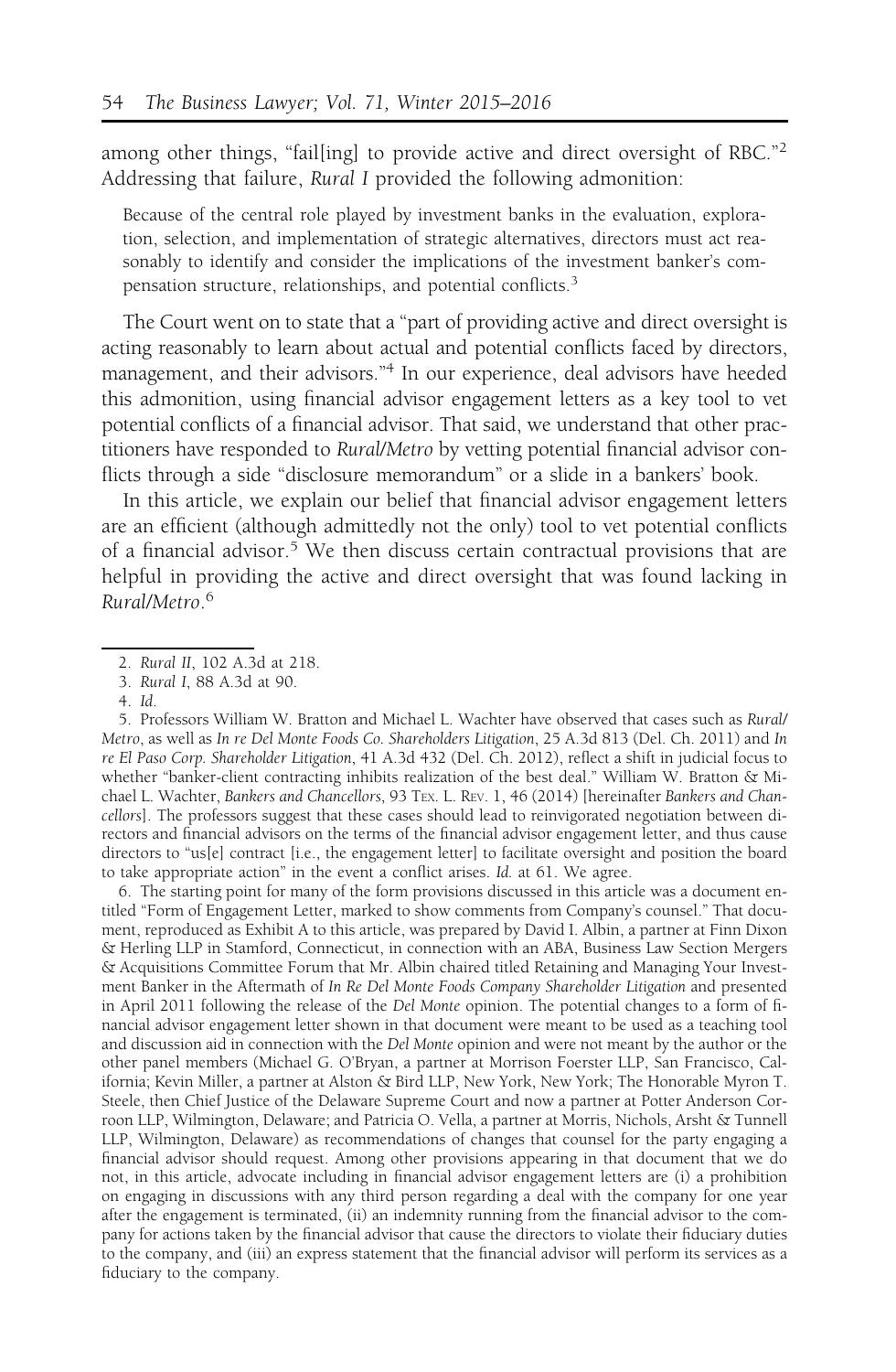# THE USE OF A FINANCIAL ADVISOR ENGAGEMENT LETTER TO ADDRESS POTENTIAL CONFLICTS

In our post-Rural/Metro experience, financial advisors and their counsel recognize that because, as discussed above, RBC's liability derived from a breach of the directors' duty of care, conflicts-related disclosures that demonstrate care in the retention of a financial advisor will mitigate the possibility that the financial advisor will be liable for aiding and abetting a breach of the directors' duty of care.

Several commentators on an initial draft of this article, however, questioned whether an engagement letter is the proper tool for providing the "direct oversight" that was found lacking in Rural/Metro. Those commentators observed, and we readily admit, that using engagement letters as a tool for providing oversight contractually adds time and expense to the financial advisor engagement process and that, historically, the board of directors does not even read the financial advisor engagement letter, let alone understand it to be a tool for addressing conflicts. Rather than addressing these issues contractually, the commentators suggest that "direct oversight" can be accomplished via a page in a board book or via a "disclosure memorandum." In our view, although addressing conflicts-related issues through a board book or a disclosure memorandum represents a positive evolution from pre-Rural/Metro practice and is, in many instances, sufficient,<sup>7</sup> negotiating for inclusion in the engagement letter of the provisions discussed in this article could be worth the extra time and expense for several reasons.

First, the process of providing contractual representations encourages the representation giver to exercise thorough diligence in a timely fashion, so as to avoid complications arising from belated discovery and disclosure of significant conflicts.<sup>8</sup> Take the following example. Bank A has been providing financial advice throughout a strategic review process. The process began when Party A lobbed a bid over the transom. Bank A indicated it had a few minor prior engagements for Party A at the outset of the engagement, and the board decided those small minor engagements did not result in a disabling conflict. A few alternative bidders are contacted,

<sup>7.</sup> See Transcript of Telephonic Ruling on Defendants' Motions to Dismiss at 36, In re PLX Tech. Inc. S'holders Litig., C.A. No. 9880-VCL (Del. Ch. Sept. 3, 2015) [hereinafter PLX II Transcript] ("The directors' toolbox for vetting these things and continuing their oversight includes basic contracting techniques, such as representations, covenants and disclosure schedules. But it also involves just keeping your eyes open, asking questions, and getting straight and complete answers as the process unfolds.").

<sup>8.</sup> JAMES C. FREUND, ANATOMY OF A MERGER: STRATEGIES AND TECHNIQUES FOR NEGOTIATING CORPORATE AC-QUISITIONS § 7.1.1 (1975) [hereinafter ANATOMY OF A MERGER] ("[R]epresentations constitute a systematic smoke-out of the data about the [bank] which the [board] feels is important."); see also GRT, Inc. v. Marathon GTF Tech., Ltd., C.A. No. 5571-CS, 2011 WL 2682898, at \*13 n.69 (Del. Ch. July 11, 2011) (citing Anatomy of a Merger, supra, at 160 ("But in acquiring a public company [where the representations and warranties expressly terminate at closing], your investigative prowess must be exhibited prior to the closing.")); ABA MODEL AGREEMENT AND PLAN OF MERGER § 2 ( Jan. 20, 2010) ("In a public company acquisition [where the representations and warranties expressly terminate at closing], the target's representations and warranties . . . are a device for obtaining disclosures about the target before the signing of a definitive agreement and thus play a significant role in the buyer's diligence process."); cf. Weinberger v. Bankston, C.A. No. 6336-VCB, 1987 WL 20182, at \*2 (Del. Ch. Nov. 19, 1987) (citing Gould v. Am.-Hawaiian Steamship Co., 387 F. Supp. 163, 168 (D. Del. 1974) and noting that in a proxy solicitation "[o]nly a realistic possibility of liability for damages will encourage due diligence by those who solicit proxies and will protect the interests of informed corporate suffrage").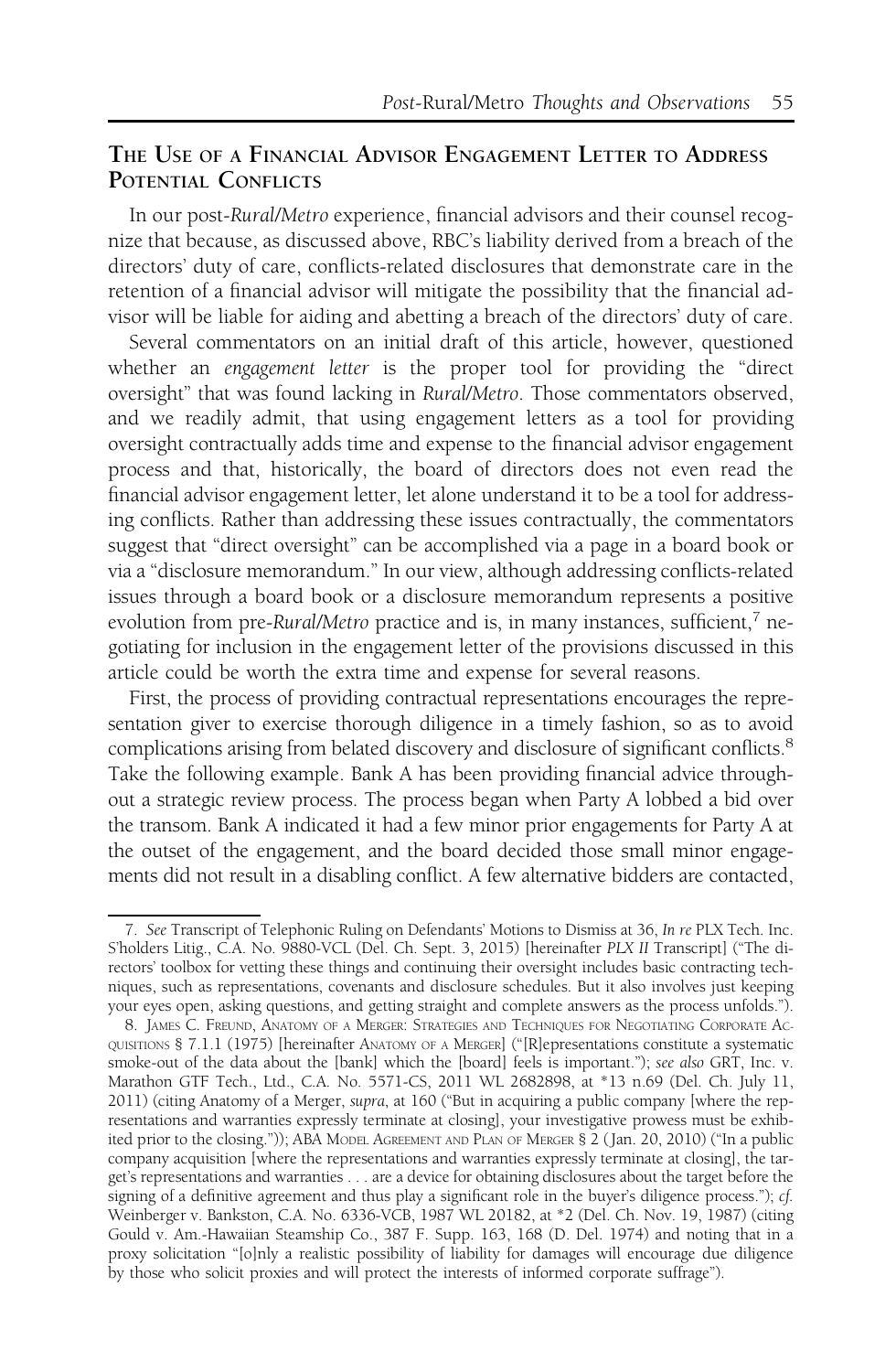but a broad-based auction is not conducted. At the end of the process, Party A emerges the winner. As the board and its advisors are negotiating the short strokes of the acquisition agreement, the board's counsel receives a call from counsel to Bank A. It goes something like this: "Well, we were updating our conflicts check for purposes of disclosure in our fairness opinion and noted a few more conflicts."

Honest to goodness, this scenario has come up on more than a handful of occasions. Indeed, in a recent ruling declining to dismiss an aiding and abetting claim against Deutsche Bank, the plaintiff alleged a fact pattern substantially similar to this hypothetical.<sup>9</sup> The increased focus on diligence up front will hopefully mitigate (if not eliminate in its entirety) our unfortunate repeat experience of a financial advisor surfacing conflicts only upon a "more focused conflicts search" performed in drafting its fairness opinion letter.<sup>10</sup>

It may well be that, in fact, financial advisors are performing their conflictsrelated diligence at an earlier stage in the process, and with more alacrity, than in prior years, and that the results of such diligence are being reflected in board books or disclosure memoranda. But we believe that if such diligence forms the basis for a contractual representation, as opposed to a unilateral disclosure document, the person performing the diligence will have more incentive to do so at a time when it is most useful. Admittedly, it would be an unusual case where a counterparty to a financial advisor engagement letter sues the financial advisor for breach of a conflicts representation.<sup>11</sup> If a transaction fails, it is hard to envision damages; if a transaction succeeds, it is similarly difficult to envision the successor counterparty to the engagement letter (i.e., the acquiror who likely would have benefitted from the conflict) going after the financial advisor for breach of contract.<sup>12</sup> But even if a contractual action against a financial advisor

<sup>9.</sup> PLX II Transcript, supra note 7, at 19 ("It was only now, during the final days before the presentation of its fairness opinion, that Deutsche decided to disclose to the committee various relationships it had with [the buyer]."); see also In re Zale S'holders Litig., C.A. No. 9388-VCP, 2015, WL 5853693, at \*17 (Del. Ch. Oct. 1, 2015) [hereinafter Zale I] (finding that "the Director Defendants did not learn of Merrill Lynch's conflict until after the merger was announced" despite the board's earlier inquiry), amended on reargument by 2015 WL 6551418 (Del. Ch. Oct. 29, 2015) [hereinafter Zale II].

<sup>10.</sup> PLX II Transcript, supra note 7, at 40 ("If the committee had gotten in there at the outset and secured representations or disclosure covenants from Deutsche, it might have been different. Instead, the committee only learned the details of Deutsche's relationship with [the buyer] when Deutsche chose to disclose them one day before presenting its fairness analysis.").

<sup>11.</sup> See Andrew F. Tuch, Disclaiming Loyalty: M&A Advisors and Their Engagement Letters: In Response to William W. Bratton & Michael L. Wachter, Bankers & Chancellors, 93 TEX. L. REV. 211, 227 (2015) [hereinafter Disclaiming Loyalty] ("It seems that directors virtually never sue their M&A advisors."); see also PLX II Transcript, supra note 7, at 40-41 (suggesting that "firing Deutsche Bank, seeking legal remedies and starting all over" would be at the extreme end of the spectrum of potential responses to an allegedly belated conflicts disclosure).

<sup>12.</sup> In In re Freeport-McMoRan Copper & Gold Inc. Derivative Litigation, the directors of Freeport-McMoRan Copper & Gold Inc. settled a derivative action arising over Freeport's acquisition of McMoran Exploration Co. and Plains Exploration & Production Co. in a way that would have allowed the plaintiffs to pursue derivatively contractual claims of Freeport against the Freeport board's financial advisor, Credit Suisse. The settlement contemplated the settling defendants making "themselves reasonably available as fact witnesses in any action Plaintiffs may pursue on behalf of Freeport against Credit Suisse arising from Credit Suisse's bad faith, gross negligence, willful misconduct or fraud, as those terms are used in the Engagement Letter between Freeport and Credit Suisse dated September 20, 2012, in connection with its engagement to act as lead financial advisor to the Special Committee of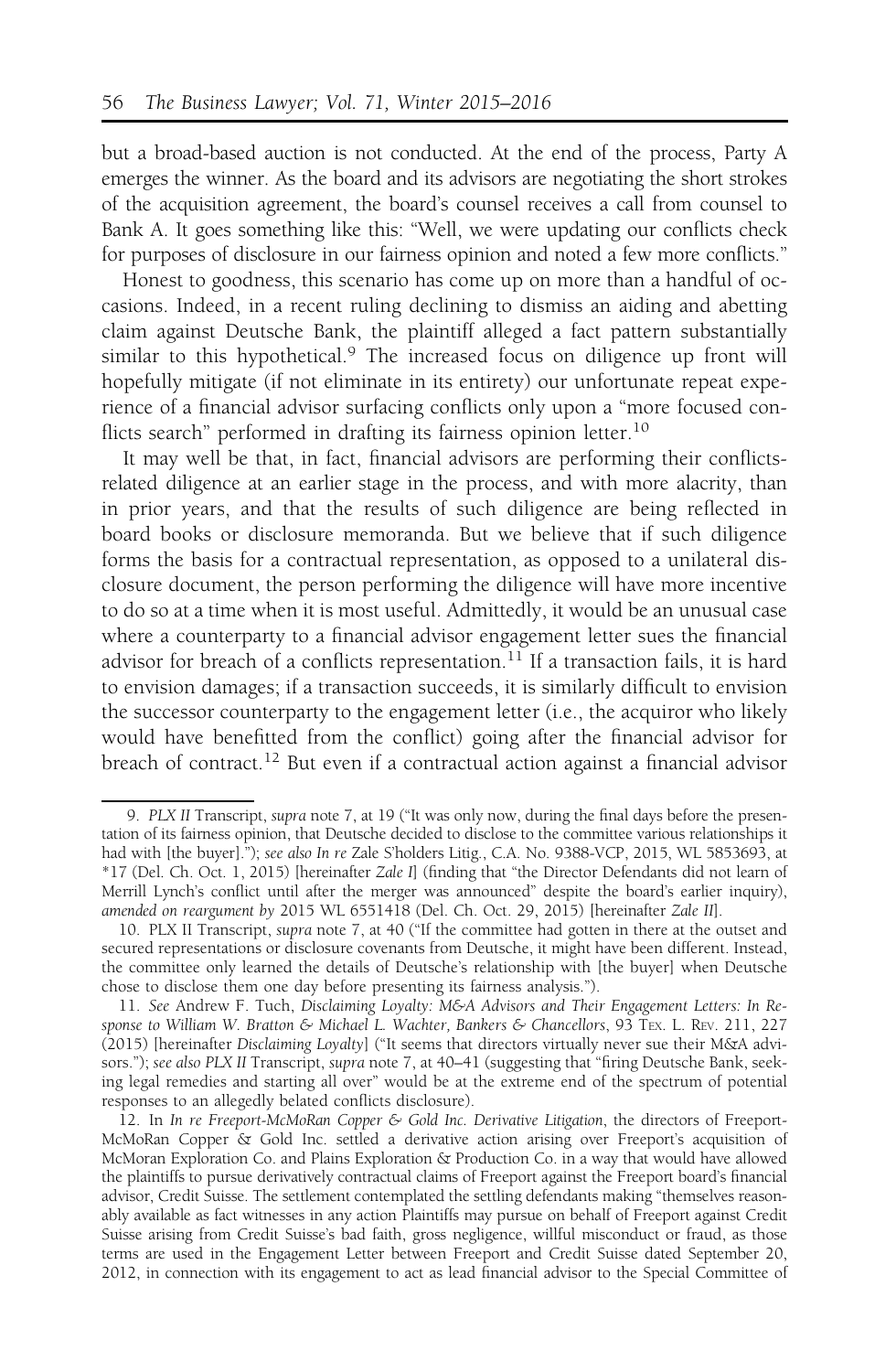for breach of a conflicts representation is unlikely, even an unlikely threat of damages could serve to elicit the timely conflicts-related diligence discussed above. Moreover, as discussed below, a contractually created remedy of allowing a target board to terminate the engagement with its initial financial advisor and hire a new financial advisor without having to pay a tail fee if a contractual conflicts representation proved incorrect could, in some instances, provide a more feasible remedy than suing the original financial advisor for damages.<sup>13</sup>

In addition, although directors historically may not have read the financial advisor engagement letter, neither have they historically been provided a disclosure memorandum or a bankers' book containing a slide on conflicts. In any case, even if conflicts-related provisions are included in an engagement letter, we do not believe that means a board must read an engagement letter front-toback. As with most agreements, it will be the advisors working through the details of the engagement letter and addressing any issues that are surfaced either in negotiating the initial representation or through disclosure covenants. The goal is for the advisors to use that contractual exercise to raise issues that need to be brought to the board's attention, and for the board to understand the advisors are using the engagement letter as a tool in doing so.

Finally, even if potential conflicts are vetted at the outset of the engagement, absent a contractual covenant to disclose additional conflicts that may surface, a financial advisor is under no obligation to disclose future potential conflicts.<sup>14</sup> In

A settlement contemplating a plaintiff stockholder bringing an action sounding in contract against a board's financial advisor presumably would be more difficult in a class action claim (which most deal claims are) than a derivative claim. In addition, as reported by the Wall Street Journal, Credit Suisse believed it had a consent right over such a settlement. Liz Hoffman, Freeport-McMoRan Settlement Leaves Credit Suisse in Cross Hairs, WALL ST. J. ( Jan. 15, 2015, 5:12 PM EST), http://www.wsj.com/ articles/freeport-mcmoran-settles-litigation-over-acquisitions-1421335791 ("Credit Suisse, which advised Freeport's independent directors and wasn't a defendant in the lawsuit, privately argued that Freeport couldn't settle the case without a guarantee the plaintiffs wouldn't later target the bank."). The breadth of financial advisor contractual consent rights over settlements of claims where the financial advisor might seek indemnification from the company is an evolving area (e.g., no consent rights, absolute consent rights, or consent rights not to be unreasonably withheld). Because of those consent rights, and because of the derivative nature of the claims in Freeport, settlements along the lines of those negotiated in Freeport may be rare.

13. One commentator to this article observed that "the provisions [we suggest] dealing with consequences for breach are remarkably lenient." In part that is due to, in our view, the practical reality discussed above that it is unlikely a financial advisor would be subject to a damages action arising out of a breach of a conflicts representation. More important, it reflects our belief that the primary function of representations in an engagement letter is to focus diligence, rather than serve as an allocation of risk.

14. But see In re Dole Food Co., Inc. S'holder Litig., C.A. No. 8703-VCL, 2015 WL 5052214, at \*49 n.38 (Del. Ch. Aug. 27, 2015) (questioning the extent to which a financial advisor engagement letter may be used to contract out of agency law principles, including fiduciary obligations of a purported agent); Disclaiming Loyalty, supra note 11, at 217 n.40 (same); Bankers and Chancellors, supra note 5, at 42 (same). Whether a provision—typical, in our experience, in financial advisor engagement

the Freeport Board with respect to Freeport's decision to acquire MMR and Plains." Stipulation and Agreement of Settlement, Compromise and Release, In re Freeport-McMoRan Copper & Gold Inc. Derivative Litig. C.A. No. 8145-VCN, at para. 12 (Del. Ch. Jan. 15, 2015). Credit Suisse subsequently settled with plaintiffs for a payment of \$10 million to Freeport and an agreement to provide Freeport \$6.25 million worth of investment-banking advice during a two-year period. Addendum to Stipulation and Agreement of Settlement, Compromise and Release, In re Freeport-McMoRan Copper & Gold Inc. Derivative Litig. C.A. No. 8145-VCN, at para. 9 (Del. Ch. Mar. 16, 2015).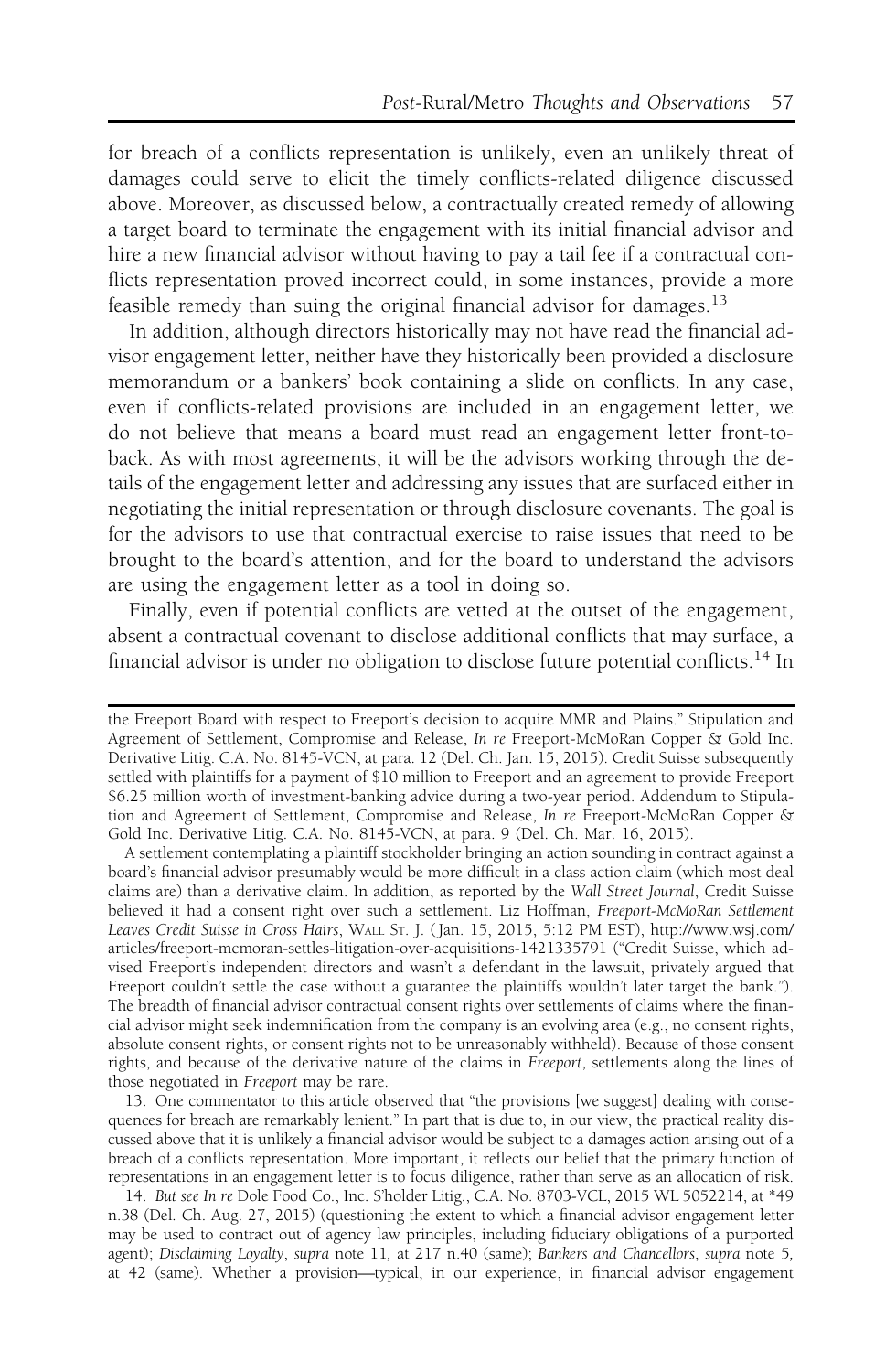the hypothetical above, assume that among the few alternative bidders contacted were Party B and Party C. Bank A might have a substantial co-investment with Party B and no relationship with Party C. Absent a contractual covenant that defines when a financial advisor must provide updated conflicts disclosure, the financial advisor has no contractual obligation to respond to a request from the board to disclose potential conflicts between Bank A and Parties B and C. As much as we would like to accept the "trust me to do the right thing" argument, it simply is not an alternative to a contractual covenant that sets out up front the "what" and "when" regarding future conflicts-related disclosure.<sup>15</sup>

For all of these reasons, we believe that a financial advisor engagement letter is an appropriate tool to vet potential conflicts of a financial advisor.<sup>16</sup> With that, we turn to the actual provisions. Although the remainder of this article discusses potential contractual provisions, we believe that some of the issues discussed below are relevant whether it is a contract, a disclosure memorandum, or a slide in a board book that is being negotiated.<sup>17</sup>

# SPECIFIC FINANCIAL ADVISOR ENGAGEMENT LETTER PROVISIONS

DISCLOSURE OF ACTUAL AND POTENTIAL CONFLICTS: THE RELATIONSHIPS REPRESENTATION AND THE RELATIONSHIPS COVENANT

The following subsections highlight two provisions that we have seen in financial advisor engagement letters post-Rural/Metro. The first is a Relationships Representation, and it is used to discover potential conflicts at the beginning of an engagement. The second is a Relationships Covenant, and it creates an ongoing disclosure obligation of the financial advisor to disclose potential conflicts during the course of an engagement. Before turning to those provisions, we make two observations.

First, we have sometimes experienced strong pushback against requests for conflicts representations and covenants. That pushback typically proceeds along the lines of: "Our bank is so big, how can you expect us to track this?" In this regard, the following observation from Chief Justice Strine bears noting:

17. We have conformed the sample provisions in this article to an engagement between a "Bank" and a "Board" but they could also operate between a committee of directors and its independent financial advisor. In addition, although this article refers generally to engagement letters between a target company and a financial advisor, if an acquiror engages a financial advisor (e.g., in the context of a stock-for-stock transaction, where a financial advisor might assist in negotiating, and opine on, the exchange ratio), the issues addressed in this article may similarly be relevant.

letters—disclaiming that the financial advisor is a fiduciary of the corporation is enforceable is outside the scope of this article. For purposes of this article, we assume that a financial advisor engagement letter is negotiated on the premise that the financial advisor is not a fiduciary of the corporation.

<sup>15.</sup> See, e.g., PLX II Transcript, supra note 7, at 40 ("If the committee had gotten in there at the outset and secured representations or disclosure covenants from Deutsche, it might have been different.").

<sup>16.</sup> As discussed in Bankers and Chancellors, to the extent one may contract out of agency-based fiduciary obligations, a more extensive conflicts disclosure also is necessary for the financial advisor effectively to contract out of agency-based fiduciary duties. See Bankers and Chancellors, supra note 5, at 36–39; see also Rural I, 88 A.3d at 101 ("If RBC thought it was obtaining a waiver in the engagement letter without first disclosing the conflict and its import, then it was committing 'what, in the old days, might have been called constructive fraud.'" (quoting Hollinger Int'l, Inc. v. Black, 844 A.2d 1022, 1068 (Del. Ch. 2004), aff 'd, 872 A.2d 559 (Del. 2005))).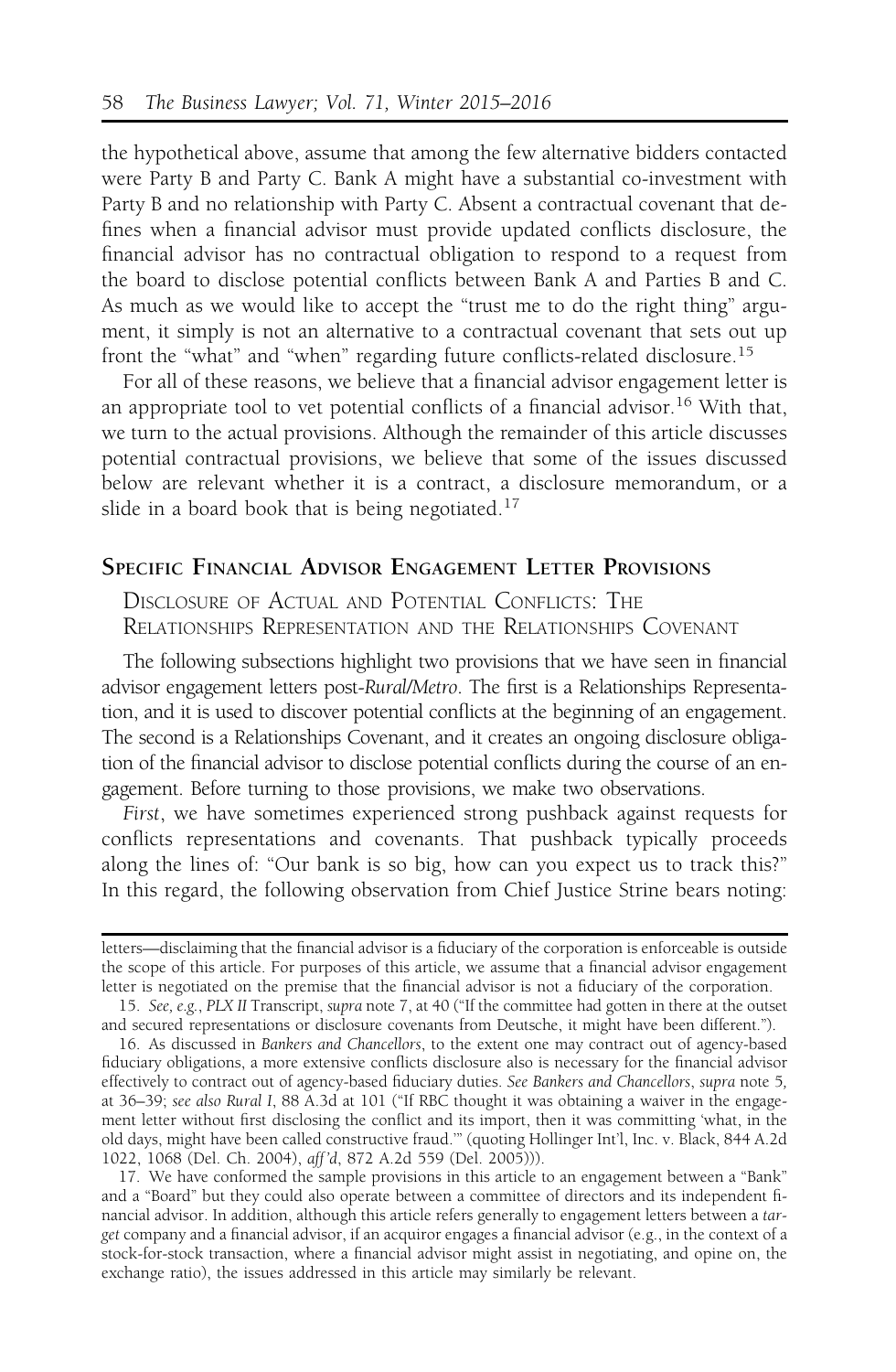I also am not purporting to say that setting up conflict identification and limitation processes for investment banks will be without complexity. But, there is likely much that investment banks can learn from the more evolved experience of law firms, and by focusing on this important issue, investment banks will do a better job of surfacing conflict issues and of addressing them with their clients forthrightly. This will improve the industry's reputation for integrity and minimize the litigation risk to their clients that banker conflicts sometimes generate.<sup>18</sup>

Second, we do not mean to suggest that, if a conflict or potential conflict is discovered during the process of negotiating the engagement letter and concomitant disclosures, the financial advisor may not be engaged by the board. To the contrary, the provisions discussed below are designed to assist the board in learning of potential conflicts and deciding whether to engage the financial advisor in spite of (or in many cases because of the benefits arising from) the potential conflict. Indeed, as observed in Bankers and Chancellors, "[c]onflicted representation can make cost-benefit sense."<sup>19</sup> Nonetheless, at a recent hearing on a motion to dismiss litigation arising from the acquisition of PLX Technology, Inc. by Avago Technologies Ltd., Vice Chancellor Laster commented that certain financial advisor conflicts might be "non-contractable."<sup>20</sup> And in his oral ruling on that motion, the Vice Chancellor observed that there may be some conflicts that are "so pervasively impairing that the directors could not reasonably consent."21 At both oral

<sup>18.</sup> Leo E. Strine, Jr., Documenting the Deal: How Quality Control and Candor Can Improve Boardroom Decision-Making and Reduce the Litigation Target Zone, 70 BUS. LAW. 679 (2015) [hereinafter Documenting the Deal].

<sup>19.</sup> Bankers and Chancellors, supra note 5, at 26.

<sup>20.</sup> Transcript of Oral Argument on Defendants' Motions to Dismiss at 58, In re PLX Tech. Inc. S'holders Litig., C.A. No. 9880-VCL (Del. Ch. Apr. 15, 2015); see also id. at 69 ("But I would think that people would view it as a non-contractable conflict if Deutsche were working for Avago on the same deal."); see also Zale I, 2015 WL 5853693, at \*20 (citing Bankers and Chancellors in dicta for the statement that "some of a board's financial advisor's conflicts arguably cannot be consented to").

<sup>21.</sup> PLX II Transcript, supra note 7, at 36. With respect to potential Deutsche Bank conflicts in this transaction, the Schedule 14D-9 disclosed:

During 2011, the DB Group was paid approximately \$24.0 million by Parent or its affiliates for services including (i) acting as a lead underwriter for the 2011 secondary securities offering of Parent's ordinary shares, (ii) acting as book runner in a series of block trades of Parent's ordinary shares, and (iii) general corporate banking and securities advice. During 2012, the DB Group was paid approximately \$1.2 million by Parent or its affiliates for services including (i) acting as book runner in a series of block trades of Parent's ordinary shares and (ii) general corporate banking and securities advice. During 2013, the DB Group was paid approximately \$1.3 million by Parent or its affiliates for services including (i) acting as financial advisor to Parent in connection with Parent's 2014 acquisition of LSI Corporation and (ii) general corporate banking and securities advice. During 2014 for the year to date, the DB Group has been paid approximately \$29.7 million by Parent or its affiliates for services including (i) acting as financial advisor to Parent in connection with Parent's 2014 acquisition of LSI Corporation, (ii) acting as joint arranger on a \$4.6 billion term loan and a \$500 million revolving credit facility in connection with financing Parent's 2014 acquisition of LSI Corporation, as well as acting as sole book runner on a \$1 billion investment in Parent by Silver Lake Partners in the form of a 2% convertible notes offering in connection with financing Parent's 2014 acquisition of LSI Corporation, and (iii) general corporate banking and securities advice. In addition, the DB Group currently holds a position in Parent's or its affiliates' revolving credit facility and a fronting position in Parent's or its affiliates' term loan facility.

PLX Tech., Inc., Solicitation/Recommendation Statement (Schedule 14D-9) ( July 8, 2014).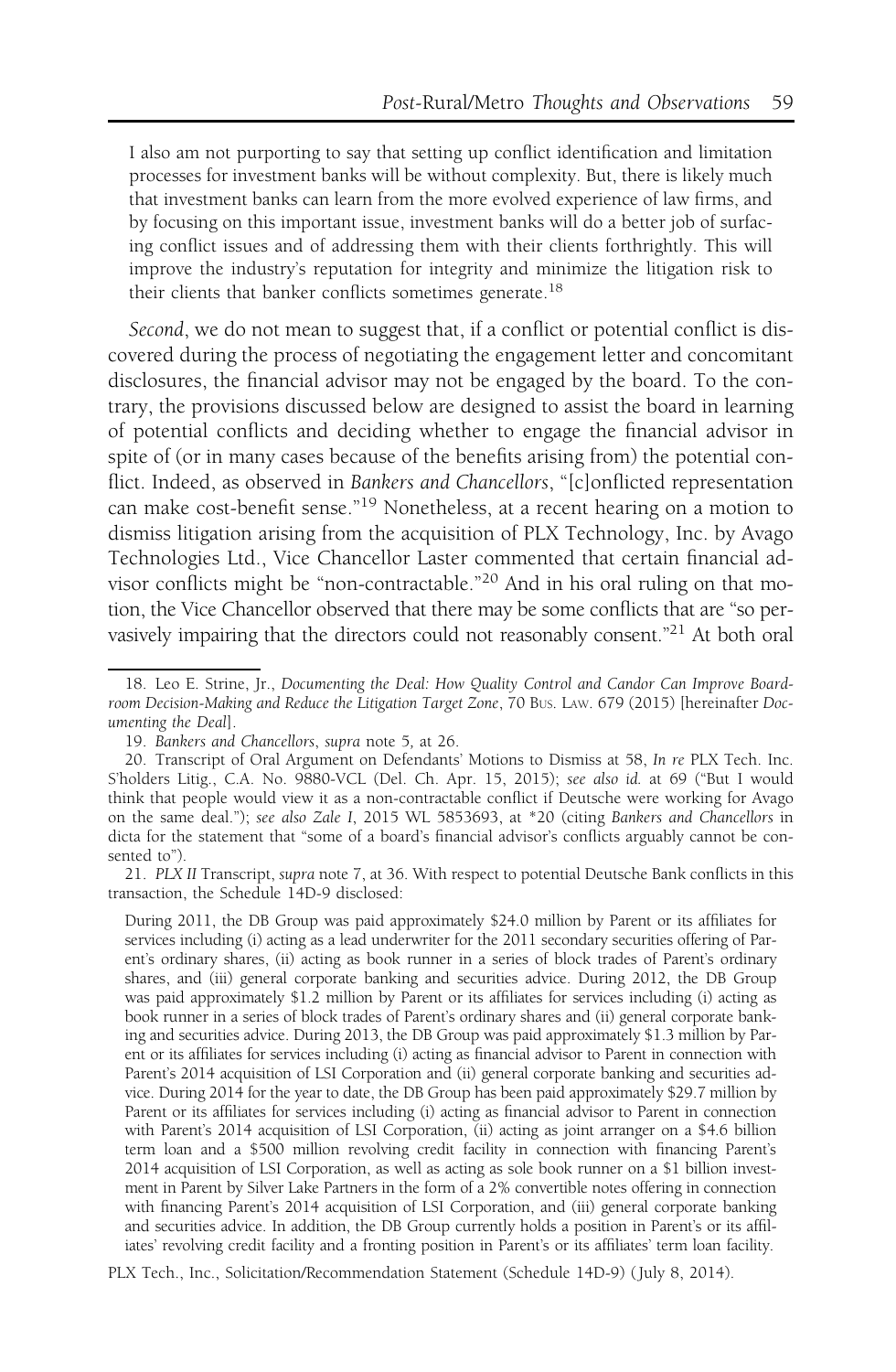argument and in his transcript ruling, the Vice Chancellor pointed to the example of a "sell-side advisor simultaneously . . . represent[ing] the buyer in the price negotiations over the same deal."22 The scope of both "non-contractable" conflicts and conflicts that are "so pervasively impairing that the directors could not reasonably consent"23 awaits further developments by the courts.

### The Relationships Representation

Although often contained together in one paragraph, for purposes of ease, this article breaks up a sample Relationship Representation into three sections—the Engagement Representation, the Holdings Representation, and the Prior Pitch Representation, and discusses each in turn.<sup>24</sup>

#### The Engagement Representation

The Engagement Representation addresses the financial advisor's prior engagements with potential bidders. As repeatedly recognized by Delaware courts, this representation may suggest a conflict of interest for a financial advisor, which may want to steer a bid toward a repeat client.25 (Although similar conflicts also may arise based on the financial advisor's prior relationship with management of the target,<sup>26</sup> this information can typically be provided by the company.<sup>27</sup>)

Although the breadth of this disclosure may be appropriate in certain circumstances (perhaps in connection with a single bidder strategy), we have not seen this extensive solicitation disclosure often accepted by financial advisor counsel as something to be incorporated into an engagement letter.

25. E.g., In re Ness Techs., Inc. S'holders Litig., C.A. No. 6569-VCN, 2011 WL 3444573 (Del. Ch. Aug. 3, 2011); In re Del Monte Foods Co. S'holders Litig., 25 A.3d 813 (Del. Ch. 2011). Of course, financial advisors are in the business of growing their slice of the pie as well as retaining it, and could have incentives to steer a bid toward a new client the advisor has been wooing. To date we have not seen a representation addressing a desire to obtain business from a potential counterparty to the transaction.

26. E.g., Mills Acquisition Co. v. Macmillan, 559 A.2d 1261 (Del. 1989); In re Netsmart Techs., Inc. S'holders Litig., 924 A.2d 171, 199 (Del. Ch. 2007); In re Tele-Commc'ns, Inc. S'holders Litig., C.A. No. 16470-CC, 2005 WL 3642727, at \*10 (Del. Ch. Dec. 21, 2005); Robert M. Bass Grp., Inc. v. Evans, 552 A.2d 1227, 1233–34 (Del. Ch. 1988).

27. Although the following admonition from Chief Justice Strine is not addressed to the scope of representations in a financial advisor engagement letter, it nonetheless bears noting in the context of those contractual provisions:

[I]t is important that the independent directors—in a situation when they have not made sure that the company's regular financial advisor owes its retention and tenure to the independent board majority and not management, and when they must therefore hire another financial advisor—seek out the best and not go with a singular recommendation of management.

Documenting the Deal, supra note 18, at 16 n.16.

<sup>22.</sup> PLX II Transcript, supra note 7, at 37.

<sup>23.</sup> PLX II Transcript, supra note 7, at 36.

<sup>24.</sup> In lieu of the provisions discussed below, one financial advisor questionnaire we saw after Rural I asked for the following disclosure:

Please describe any other direct or indirect relationship between Bank, its affiliates, any Bank Personnel or any person with whom any Bank Personnel has a family relationship, on the one hand, and any Applicable Entities or their respective management, on the other hand (including any commercial, industrial, banking, consulting, legal, accounting, charitable, or familial relationships, among others) that may influence the performance of Bank's obligations under the Engagement Letter.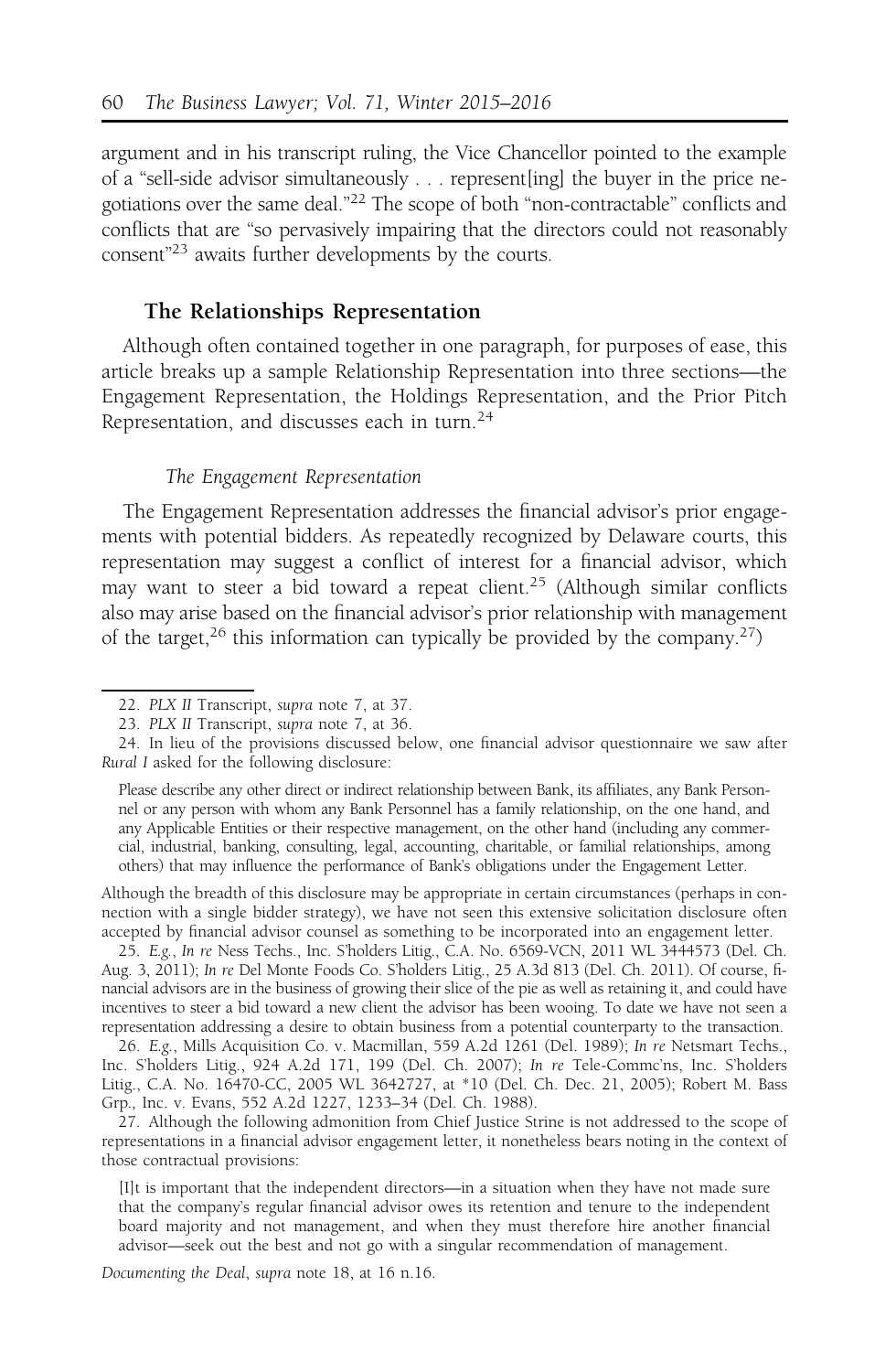To flesh out whether this form of conflict exists, counsel may seek the Engagement Representation along the lines of the following two sentences<sup>28</sup>:

Except as set forth on Schedule A, the Bank has not, within the past three years, had investment banking, capital markets or lending engagements with respect to the parties identified thereon (the "Relevant Parties"), or to the Bank's knowledge, a portfolio company of a Relevant Party. Schedule A also sets forth the total fees derived from such engagements by the Bank.

There are four key variables to be negotiated in these two sentences: (i) the list of parties who are the Relevant Parties, (ii) the types of engagements captured by the representation, (iii) the length of the look back, and (iv) the breadth of disclosure regarding the engagements.

The breadth of the list of potential bidders captured by the disclosure is contextspecific. Obviously, if a sales process is a response to an unsolicited bid, that single bidder, at a minimum, should be included on the list. On the other end of the spectrum, if a board expects to run a broad pre-signing auction process without any clear top-tier potential partners, it may make little sense to include these two sentences of the Relationships Representation at all. Somewhere in the middle is a limited pre-signing auction. Are there top-tier and second-tier potential bidders? How many potential bidders should be included on the list? These are questions we believe are still being explored by negotiators of financial advisor engagement letters (or, if a board deck or disclosure memorandum is used, the preparers of those documents) post-Rural/Metro.<sup>29</sup>

Also being explored post-Rural/Metro is the type of engagement to be captured by the disclosure. "Investment banking, capital markets or lending engagements" is a baseline trigger that financial advisors may be comfortable providing. A blanket "all engagements" trigger may be more difficult to obtain, although it is hard to imagine a material engagement that would not be captured by "investment banking, capital markets or lending engagements."

The length of the look back is of course subject to negotiation. Since Rural/Metro, we have seen financial advisor engagement letters that included look-back periods from one to three years.<sup>30</sup> FINRA Rule 5150, which requires disclosure in fairness

<sup>28.</sup> The provisions discussed in the remainder of this article are amalgams of (i) provisions contained in the form markup included in Exhibit A, (ii) provisions we have seen negotiated, or attempted to be negotiated for, in the past, and (iii) our own editing of such provisions in writing this article. They are both generic and aspirational. They also reflect the best efforts of two lawyers who have negotiated with financial advisors, but have not served in-house to a financial institution and so are not intimately familiar with the unique challenges a large financial institution may face in tracking conflicts. As with any negotiation, forms will be conformed to fit a given fact pattern; and, as with any new development in transactional advice, further experience will inform future negotiations. For ease of reference, the provisions discussed in the remainder of this article are collected in Exhibit B.

<sup>29.</sup> By way of one example, in the PLX litigation, Vice Chancellor Laster appeared critical of the PLX special committee for not asking its financial advisor about potential conflicts vis-à-vis the ultimate acquiror. At the time of the banker's engagement, that entity "was perhaps the most likely bidder for the company" as it "had shown its eagerness by submitting an unsolicited expression of interest" only eight months earlier. PLX II Transcript, supra note 7, at 11–12.

<sup>30.</sup> Cf. In re Ness Techs., Inc., C.A. No. 6569-VCN, 2011 WL 3444573, at \*3 (Del. Ch. Aug. 3, 2011) (granting expedited discovery where the financial advisor had provided advisory services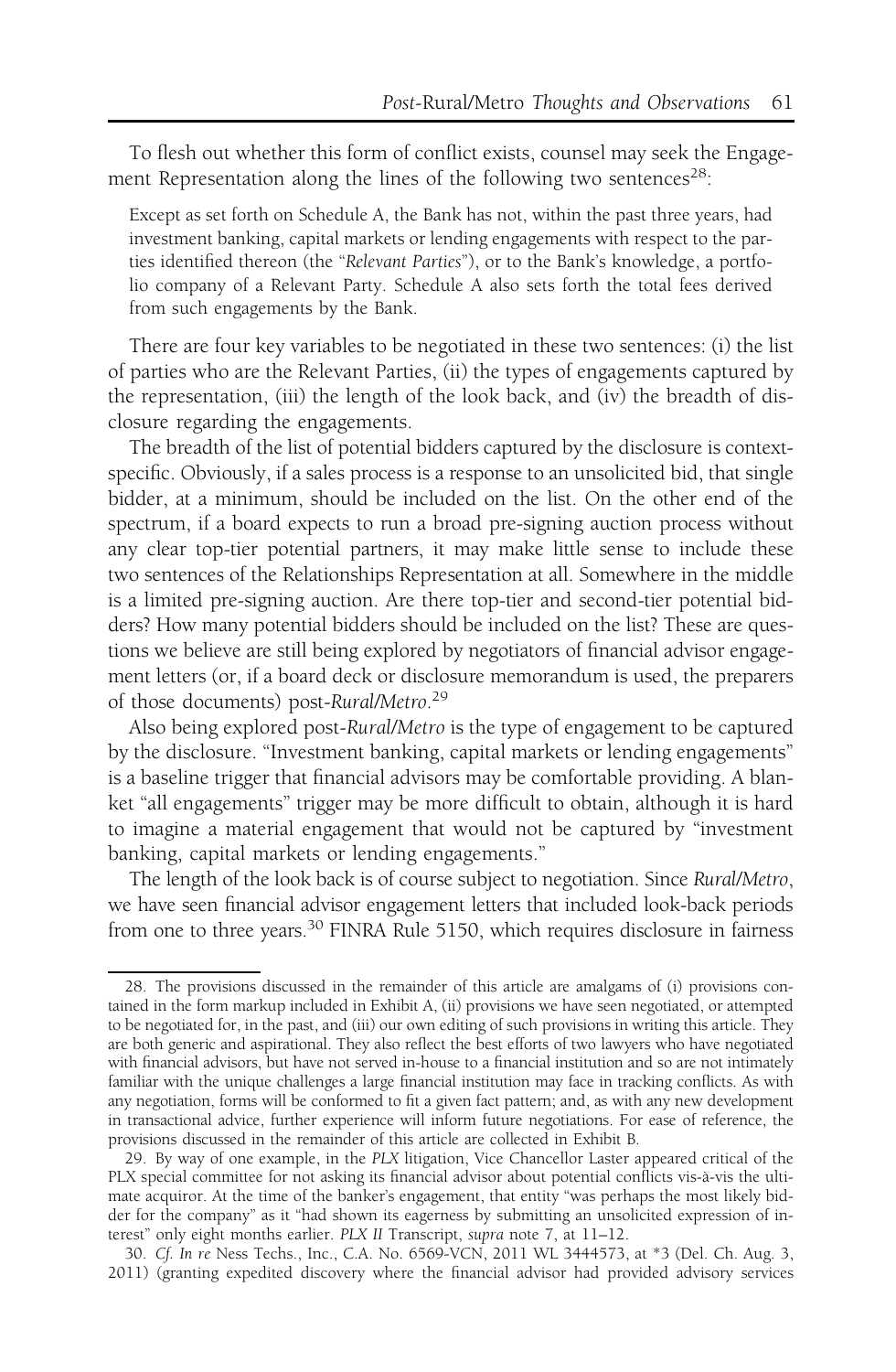opinions of "any material relationships that existed during the past two years or that are mutually understood to be contemplated in which any compensation was received or is intended to be received as a result of the relationship between the member and any party to the transaction that is the subject of the fairness opinion," may provide guidance in this regard.<sup>31</sup> Again, practice is still evolving.

If there are prior engagements to disclose, the actual text of that disclosure is subject to negotiation. Recognizing that the goal of the Engagement Representation and concomitant disclosure is to understand potential conflicts that could affect a financial advisor's advice, an itemized, representation-by-representation disclosure may not be warranted (and, if the financial advisor is subject to confidentiality obligations, may not be possible). In other words, the specifics of each transaction may or may not be material to a board's "identif[ication] and consider[ation] . . . of . . . potential conflicts" of the financial advisor<sup>32</sup> if the financial advisor is already disclosing that it performs substantive investment banking, capital markets, and lending work for a Relevant Party and the aggregate amount it has received for such work.

### The Holdings Representation

The next two sentences of the Relationships Representation address potential conflicts of both the financial advisor and its lead individual bankers working on the transaction arising from their holdings of securities of a potential transaction partner. Before discussing the issues associated with the drafting of those sentences, it is important to identify the situations that those issues arise from.

The language in question addresses the form of conflict that arose in In re El Paso Corp. Shareholder Litigation.<sup>33</sup> El Paso involved the acquisition of El Paso Corporation by Kinder Morgan, Inc.<sup>34</sup> The El Paso board engaged Goldman Sachs as its financial advisor.<sup>35</sup> Goldman owned 19 percent of Kinder Morgan (an investment worth \$4 billion) and the lead Goldman banker on the assignment owned approximately \$340,000 worth of Kinder Morgan stock.<sup>36</sup> The Goldman-level conflict was disclosed and efforts were taken to mitigate that conflict.<sup>37</sup> (Goldman put up an internal wall between its representatives working for El Paso and those responsible for its Kinder Morgan investment, and El Paso engaged Morgan Stanley as a conflict-cleansing financial advisor.<sup>38</sup>)

- 33. 41 A.3d 432 (Del. Ch. 2012).
- 34. Id. at 433.
- 35. Id. at 434.
- 36. Id.
- 37. Id. at 440.
- 38. Id.

within the preceding two years, but the proxy statement did not disclose the amount of fees paid for those services); Transcript of Oral Argument at 101, In re Art Tech. Grp., Inc. S'holders Litig., C.A. No. 5955-VCL (Del. Ch. Dec. 20, 2010) (granting a motion to preliminarily enjoin the stockholder vote on a sale of the company until ten calendar days after the parties disclosed the aggregate compensation that the buyer had paid to the seller's financial advisor in the prior four years).

<sup>31.</sup> FINRA R. 5150(a)(3) (2008).

<sup>32.</sup> Rural I, 88 A.3d at 90.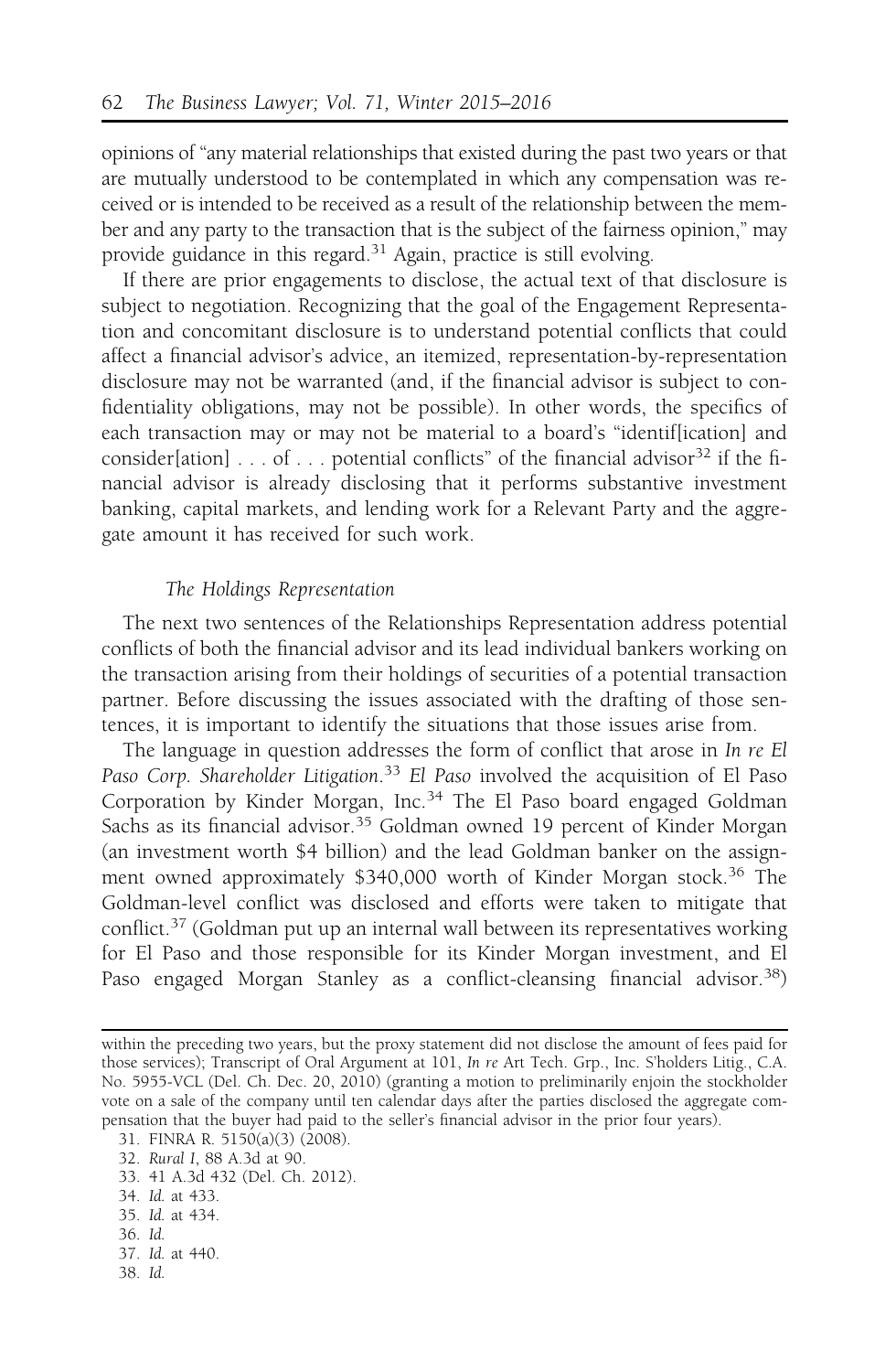Then-Chancellor Strine found on a preliminary record, however, that those efforts did not sufficiently address the conflict because the record suggested Goldman might not have honored the internal wall<sup>39</sup> and, as discussed below,<sup>40</sup> the engagement letter for Morgan Stanley might have created poor incentives for that bank. The individual-banker conflict was not disclosed.<sup>41</sup>

In the El Paso decision, the Chancellor observed: "Given that Goldman's largest conflict was surfaced fully and addressed, albeit in incomplete and inadequate ways, whether the plaintiffs could ultimately prove Goldman liable for any shortfall is, at best, doubtful, despite [the lead banker's] troubling individual failure of disclosure."<sup>42</sup> In light of the comfort the Chancellor took in the disclosure of the Goldman entity-level interest in Kinder Morgan, and the concern expressed about the failure to disclose the lead banker's interest in Kinder Morgan, companies could seek variations of the following Holdings Representation in financial advisor engagement letters:

The Bank has previously disclosed to the Board, and hereby represents, that the Bank and its affiliates (including portfolio companies in which the Bank has investments) do not beneficially own any interests in the Company, a Relevant Party, or to the Bank's knowledge, a portfolio company of a Relevant Party. In addition, the Bank has had discussions with the Vice President and Managing Directors that the Bank intends to work on this engagement (comprising \_\_\_\_\_\_\_\_\_ (the "Team Members")) and has confirmed that, other than as set forth on Schedule B, no Team Member has any direct holding, as of the date hereof, in the Company, a Relevant Party, or, to the relevant Team Member's knowledge, a portfolio company of a Relevant Party.<sup>43</sup>

In our experience, the entity-level Holdings Representation may be separated from the individual-level Holdings Representation. That is because the entitylevel Holdings Representation often is coupled with a general disclosure regarding the financial advisor holding and trading in securities for the benefit of customers of its brokerage and asset management services. In addition, both the entity- and individual-level Holdings Representations often exclude disclosure related to passive, non-controlling interests which may not create the same economic conflicts that might alter the financial advisor's decisions.

With respect to the individual-level Holdings Representation, in late 2014, Bloomberg reported that Goldman Sachs had issued an internal memorandum prohibiting individual bankers from buying individual stocks and bonds.<sup>44</sup> Should other financial advisors follow suit, the individual-level section of the Holdings Representation may become a very easy representation to give or it

<sup>39.</sup> Id. at 441.

<sup>40.</sup> See infra note 64.

<sup>41.</sup> El Paso, 41 A.3d at 442.

<sup>42.</sup> Id. at 448.

<sup>43.</sup> Some forms of this representation capture holdings by a Team Member's spouse and children.

<sup>44.</sup> Michael J Moore, Goldman Sachs Said to Prohibit Bankers from Buying Stocks, BLOOMBERG BUS. (Sept. 26, 2014, 11:00 PM CDT), http://www.bloomberg.com/news/articles/2014-09-26/goldmansachs-said-to-prohibit-bankers-from-buying-stocks ("Employees at the New York-based firm were notified yesterday of the change, which takes effect immediately, said the person, who requested anonymity because the matter isn't public.").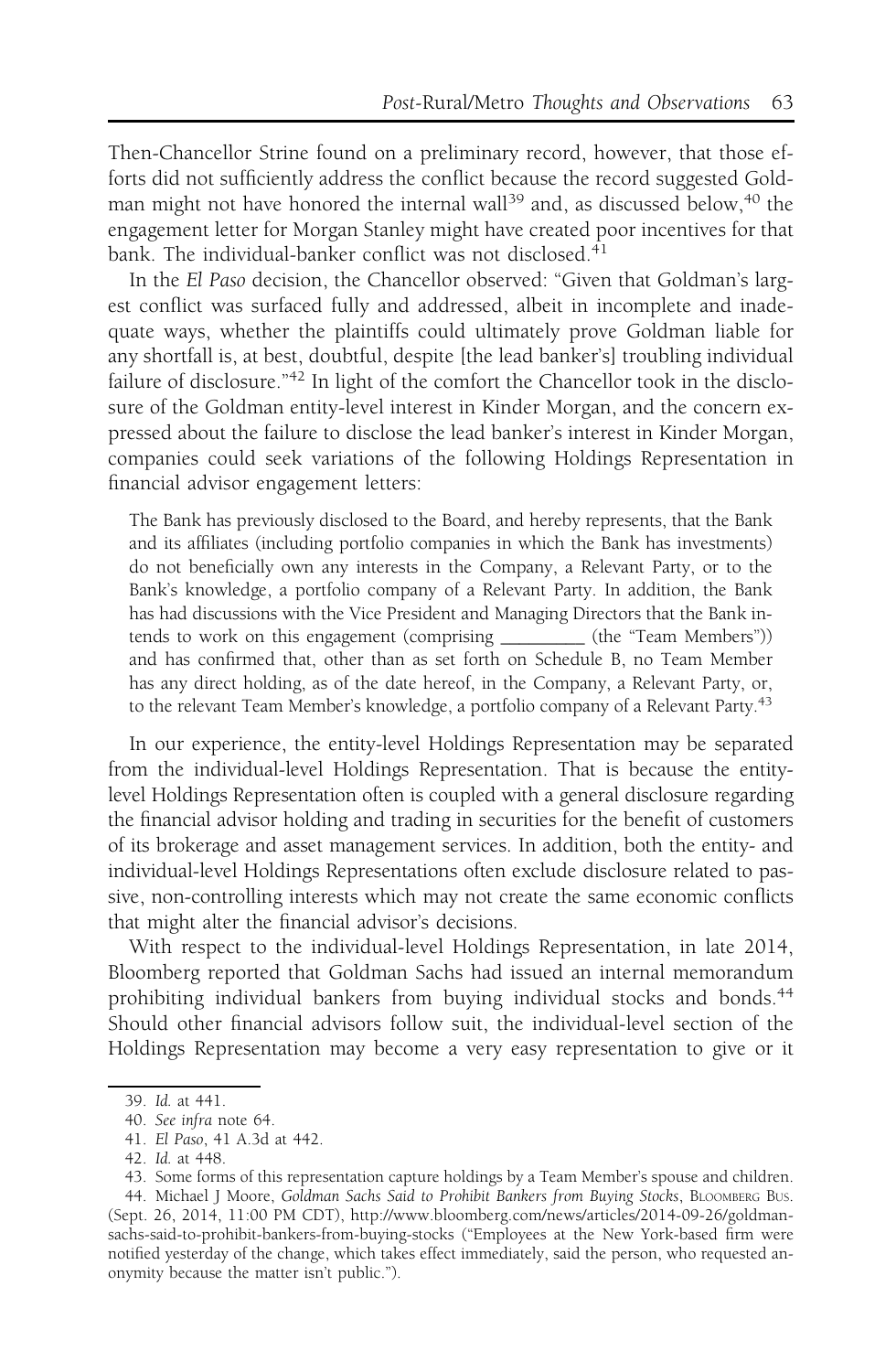may evolve into a representation that an engaged financial advisor has instituted that policy (either alone or in combination with a broader individual-level section of the Holdings Representation).

### The Prior Pitch Representation

The third element of the Relationship Representation that we examine addresses the phenomenon described by Vice Chancellor Laster in Del Monte: "To facilitate transactional activity, investment bankers routinely pitch deals to parties they hope might be interested. Coverage officers for investment banks regularly visit past, present, and potential clients to suggest mergers, acquisitions, and other strategic alternatives."<sup>45</sup> These kinds of pitches are not, of themselves, a bad thing. But, in our view, it is helpful for a board engaging a financial advisor for a sell-side engagement to know whether that advisor has recently pitched a sale of the company.<sup>46</sup> We refer to a representation addressing prior pitches as a Prior Pitch Representation.

We understand that many banks do not track prior pitches in a manner that would permit providing a broad Prior Pitch Representation. By way of example, a commentator to an earlier version of this article noted that a large investment bank could meet with a private equity client several times a year with pitch books identifying hundreds of potential investment candidates without logging every single one of those companies into a globally accessible conflicts system. The goal in negotiating for a Prior Pitch Representation, however, is not to capture fleeting references to a potential target company in a large pitch book. To the contrary, the goal is to capture prior substantive discussions that might affect the financial advisor's representation of the target.

For example, in Zale, the board of directors of Zale selected Merrill Lynch as its financial advisor in connection with a strategic review process that ultimately led to the sale of Zale to Signet Jewelers.<sup>47</sup> At the time it selected Merrill Lynch, the board was not aware that a team of investment bankers from Merrill Lynch, including a banker who would eventually work on the Merrill Lynch team representing Zale, had previously pitched an acquisition of Zale to Signet management.<sup>48</sup> That prior pitch presented a valuation of Zale between \$17 and \$21 per share (with \$21 per share ultimately being the price Signet would agree to acquire Zale for).<sup>49</sup> In his initial written opinion in the litigation, Vice Chancellor Parsons found it "reasonably conceivable" that the Zale board's failure to learn of Merrill Lynch's conflict prior to signing the merger agreement could constitute a breach of the board's duty of care.50 In so finding, the court observed that the Zale board "simply [discussed] the possibility that Merrill Lynch would be con-

<sup>45.</sup> In re Del Monte Foods Co. S'holders Litig., 25 A.3d 813, 819 (Del. Ch. 2011).

<sup>46.</sup> To the contrary, in Del Monte, "[t]he Board did not learn of [Barclay's] efforts to stir up the initial LBO bid until discovery in th[e] litigation." Id. at 820.

<sup>47.</sup> Id. at \*1.

<sup>48.</sup> Zale I, 2015 WL 5853693, at \*3.

<sup>49.</sup> Id.

<sup>50.</sup> Id. at \*19.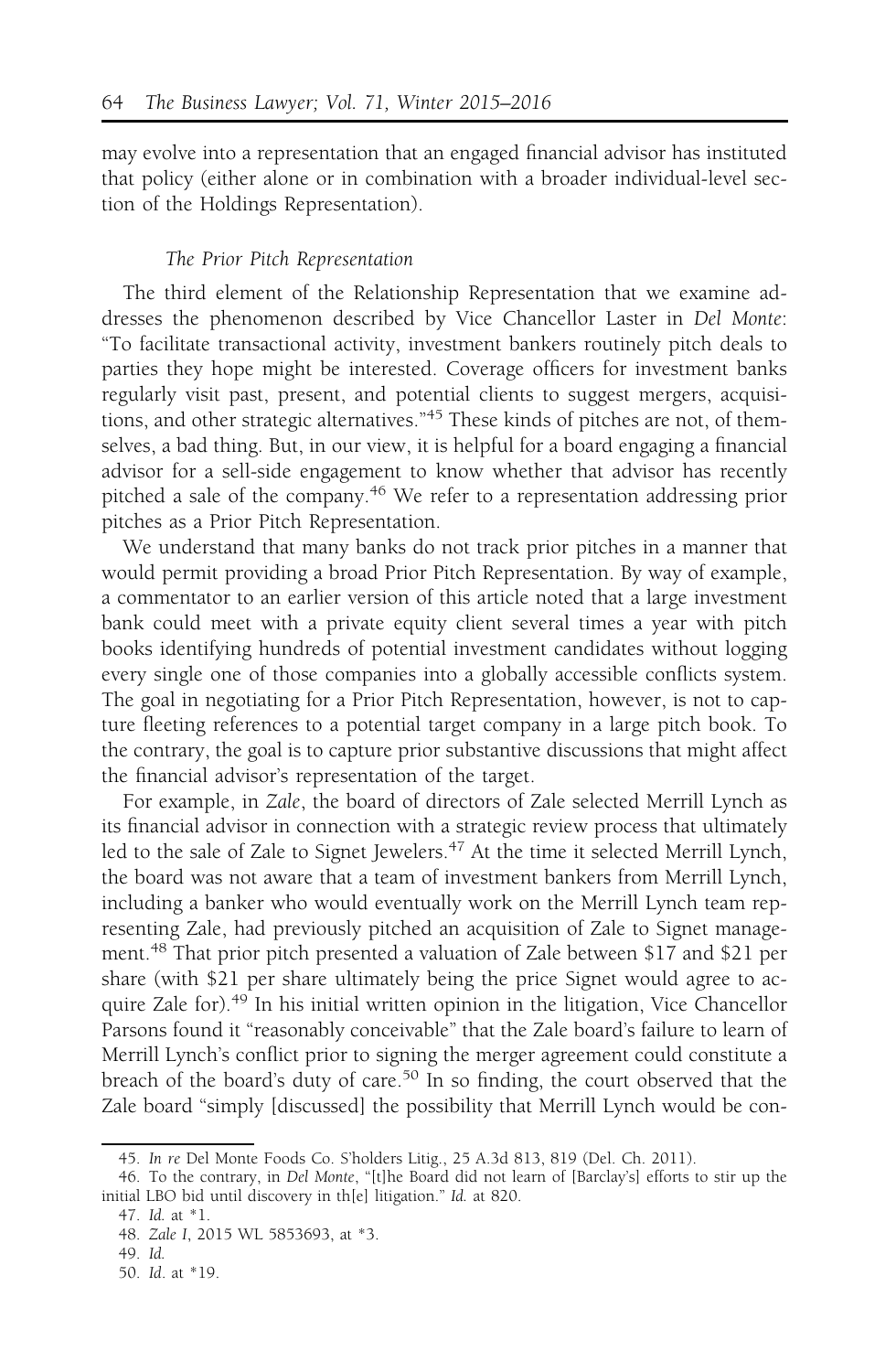flicted and apparently re[lied] without question on Merrill Lynch's representation that it had 'limited prior relationships [with Signet] and no conflicts.'"<sup>51</sup> The court further wrote as follows:

In the context of detecting a preexisting conflict when engaging a financial advisor, [the board's] oversight duty could include negotiating for representations and warranties in the engagement letter as well as asking probing questions to determine what sorts of past interactions the advisor has had with known potential buyers, such as Signet here. In this case, it might have included a question as to whether the potential financial advisor had made any presentations regarding Zale to prospective buyers within, e.g., the last six months. $52$ 

In an opinion on a motion for reargument, the court subsequently found the complaint in Zale failed adequately to allege a breach of the duty of care.<sup>53</sup> In doing so, the court stated, "The conduct of Merrill Lynch in this case [was] troubling," and expressly declined to modify the first sentence in the block quote above.<sup>54</sup> A representation designed to flesh out prior pitches of the *Zale* variety (and one we have obtained in the past) is as follows:

The Bank has not within the past year engaged in any discussions with any third party concerning the possibility of effecting, causing, or participating in a Transaction with the Company.

We recognize the concern that the above representation should not capture "fleeting references" to a target company in a pitch book and we think the use of the term "discussions" addresses the concern. That said, we suspect that, if Prior Pitch Representations become more common, financial advisors might seek additional language to demonstrate that the representation is designed only to pick up substantive discussions regarding the target company (such as discussions providing a value on the target company stock or discussions regarding the financial advisor providing buy-side financing).

<sup>51.</sup> Zale, 2015 WL 5853963, at \*19 (alterations in original).

<sup>52.</sup> Id.

<sup>53.</sup> The motion for reargument was predicated on the opinion of the Delaware Supreme Court in Corwin v. KKR Financial Holdings LLC, No. 629, 2014, 2015 WL 5772262 (Del. Oct. 2, 2015), issued one day after Zale I was released. In KKR, the Delaware Supreme Court held that the business judgement rule, rather than the Revlon standard of review, applies to a change-in-control transaction not otherwise subject to entire fairness review that is "approved by an informed, voluntary vote of disinterested stockholders." Id. at \*5. The transaction at issue in Zale was so approved. Zale II, 2015 WL 6551418, at \*2. Accordingly, the court in Zale II analyzed plaintiff's claims to determine whether plaintiff had rebutted the presumptions of the business judgment rule (as opposed to analyzing those claims in the context of the Revlon standard of review, as the court had done in Zale I). Id. at \*5. The court determined that plaintiff had not done so. Id. But see In re TIBCO Software Inc. S'holders Litig, C.A. No. 10319-CB, 2015 WL 6155894 (Del. Ch. Oct. 20, 2015) (finding, in a decision issued after KKR, that plaintiffs had adequately pleaded a breach of the duty of care in the context of a change-in-control transaction not otherwise subject to entire fairness review that had been approved by a fully informed disinterested stockholder vote by alleging that a board failed adequately to inform itself about the circumstances of an error in share capitalization information provided to a buyer).

<sup>54.</sup> Zale II, 2015 WL 6551418, at \*5.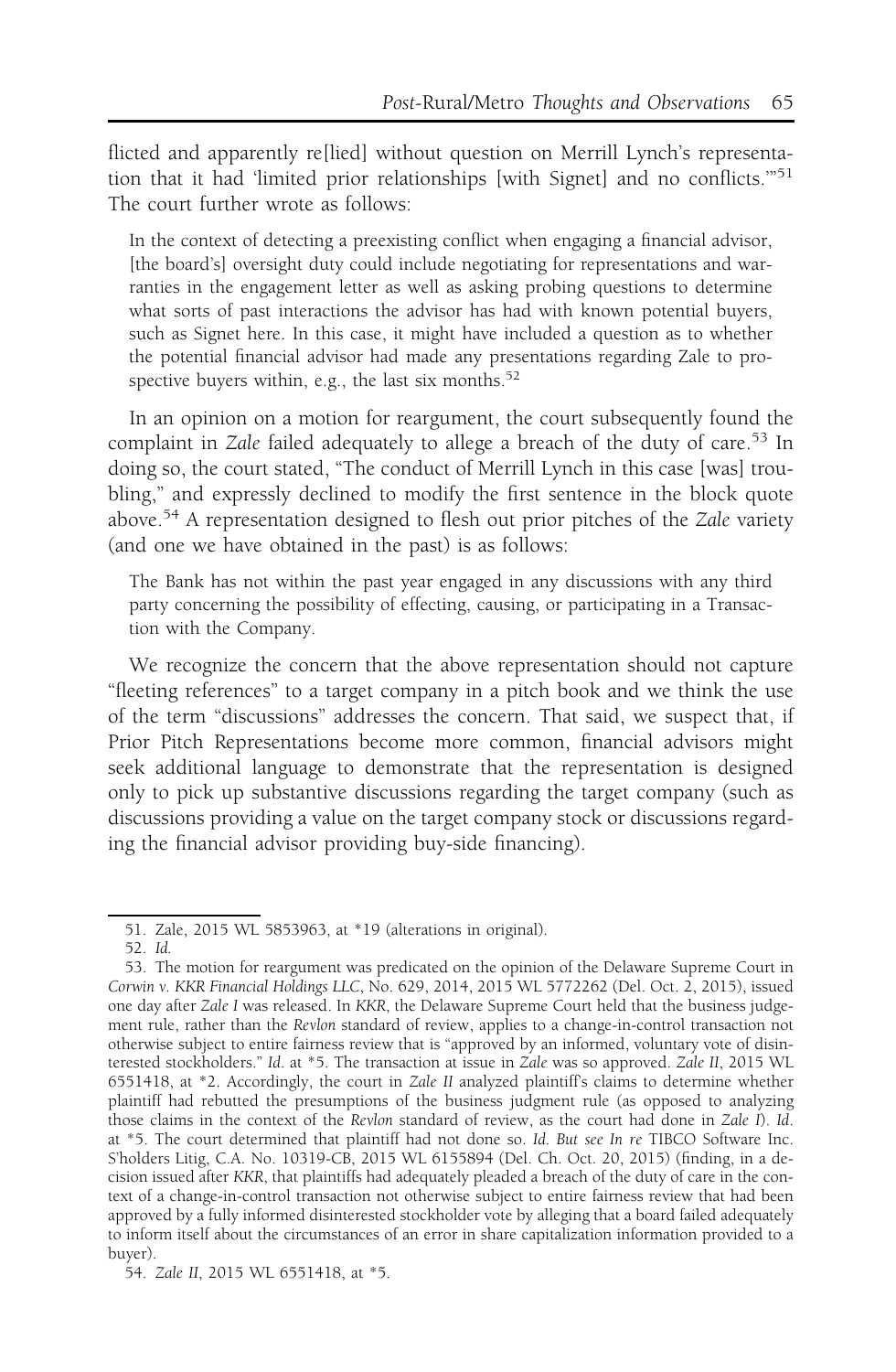Other than drafting for a particular context, the key variable open for negotiation in the Prior Pitch Representation is the length of the look back. Because the Prior Pitch Representation relates to discussions, as opposed to a definitive engagement, counsel might be comfortable limiting this look back to as little as one year. Of course, context-specific facts may call for a longer look back and, as with many provisions of a financial advisor engagement letter post-Rural/Metro, practice is still developing.

### The Relationships Covenant

The Relationships Representation generally speaks only as of the date of the engagement letter (whether explicitly or not). But transaction processes are dynamic and conflicts may be introduced after the engagement letter has been signed. Accordingly, companies may seek a Relationships Covenant to help provide "active" oversight of financial advisor conflicts.<sup>55</sup>

Relationships Covenants we have seen accepted require the financial advisor to update the Relationships Representation as to additional parties upon certain negotiated triggers. A formulation of the Relationships Covenant we have seen is as follows:

If the Board elects to engage in formal discussions with one or more parties other than the Relevant Parties about a Transaction, the Bank will, upon the request of the Board, disclose to the Board the information described above concerning such party or parties, and such party or parties will be, and will be deemed, a Relevant Party for purposes of this Agreement.<sup>56</sup>

The Relationships Covenant above requires two conditions be satisfied before the obligations contained therein are triggered: (i) the board elects to "engage in formal discussions" with a party other than a Relevant Party about a Transaction and (ii) the board requests conflicts disclosure from the Bank about such party. From the board's perspective, we would prefer a Relationships Covenant without the first condition. In other words, if a board requests additional conflicts information, we would prefer a Relationships Covenant under which it can receive such information without an analysis as to whether "formal discussions" have begun. Financial advisors, however, may not be willing to accept a broad disclosure obligation without a tie to an objective second condition, negotiated upfront, to provide some guidelines on when a financial advisor must engage in a subsequent conflict check. The language we have often seen for this second condition is the board "electing to engage in formal discussions" with other parties. Admittedly,

<sup>55.</sup> See PLX II Transcript, supra note 7, at 35–36 ("This type of continuous and diligent oversight is necessary because issues can arise during the sale process that were not foreseen or could not be fully vetted at the outset. It may be that at the outset you don't know that a particular bidder will emerge as the most likely candidate.").

<sup>56.</sup> A commentator on this article has asked whether this covenant is qualified by confidentiality obligations. We have not been faced with such a request (yet), but do have concern that such a qualification could end up swallowing the entire covenant. We hope that most issues arising from confidentiality obligations could be addressed in drafting the actual disclosure to be made.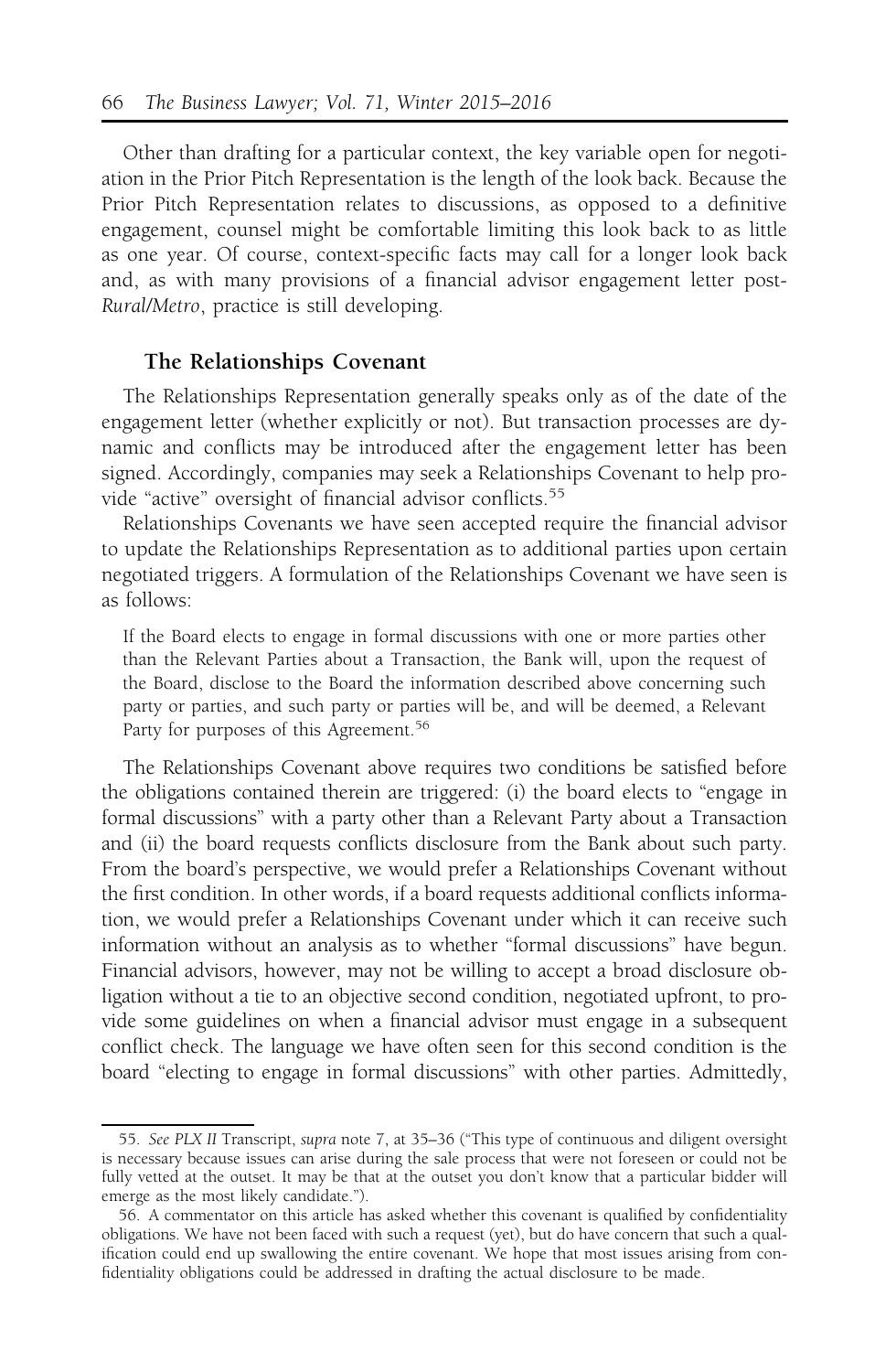"formal discussions" is not a completely clear standard. Could it simply involve negotiating a confidentiality agreement with a bidder that has survived the first round of an auction? Does it require active negotiations over definitive transaction documents? This is yet another area that is still being refined post-Rural/Metro.

Note that the above Relationships Covenant does not affirmatively require a financial advisor to bring-down information it previously disclosed, either pursuant to the original Relationships Representation or following a trigger of the Relationships Covenant. To address this, we have sometimes seen a form of the following covenant negotiated as part of the Relationships Covenant:

If, during the term of this letter agreement, the Bank becomes aware that any of the statements set forth in the Relationships Representation (or provided pursuant to the Relationships Covenant) is, or at the time of the execution of this letter agreement or disclosure of such information was, materially inaccurate, the Bank will promptly notify the Board and inform the Board of the manner in which such statement is or was materially inaccurate.

Target-side counsel may experience pushback from counsel to the financial advisor regarding this covenant. It is admittedly broad and imposes on the financial advisor a continuing obligation to update prior disclosures. We believe, however, it is a reasonable ask. The bring-down does not impose a continuing obligation to search for conflicts; to the contrary, it simply imposes a continuing obligation to inform the board if the financial advisor becomes aware that a statement previously made was inaccurate. Moreover, the use of a materiality (or some other form of ) qualifier (as in the language above) can help bridge the gap between the board's ask and the financial advisor's position. Time will tell if this kind of obligation becomes more commonplace in financial advisor engagement letters. To the extent it does not, the Restricted Services Covenant, discussed in the next part, may serve to fill to some extent the hole that may exist by failing to obtain the above covenant.<sup>57</sup>

# RESTRICTED SERVICES COVENANT

Conflicts arising because another potential transaction partner enters the fray may be unavoidable. What may be avoidable (or at least mitigated), however, are

<sup>57.</sup> As discussed below (and implied by its name), the Restricted Services Covenant restricts certain, enumerated future engagements by the financial advisor for Relevant Parties that might raise conflicts that otherwise would need to be disclosed in the Relationships Representation. It does not, however, restrict investments by the financial advisor or individual bankers working the assignment. One possible common ground if the financial advisor is reluctant to include the broad bringdown requirement discussed above is to accept the narrower Relationships Covenant coupled with a strong Restricted Services Covenant and the following bring-down requirement, limited only to the Holdings Representation:

In addition, the Bank will immediately inform the Board upon the occurrence of the Bank's or any of its affiliates' (including portfolio companies in which the Bank has investments), or a Team Member's having any direct holding in a Relevant Party (or, to the knowledge of the Bank or Team Member, as applicable, a portfolio company of a Relevant Party) at any time before the termination of the engagement contemplated by this Letter Agreement.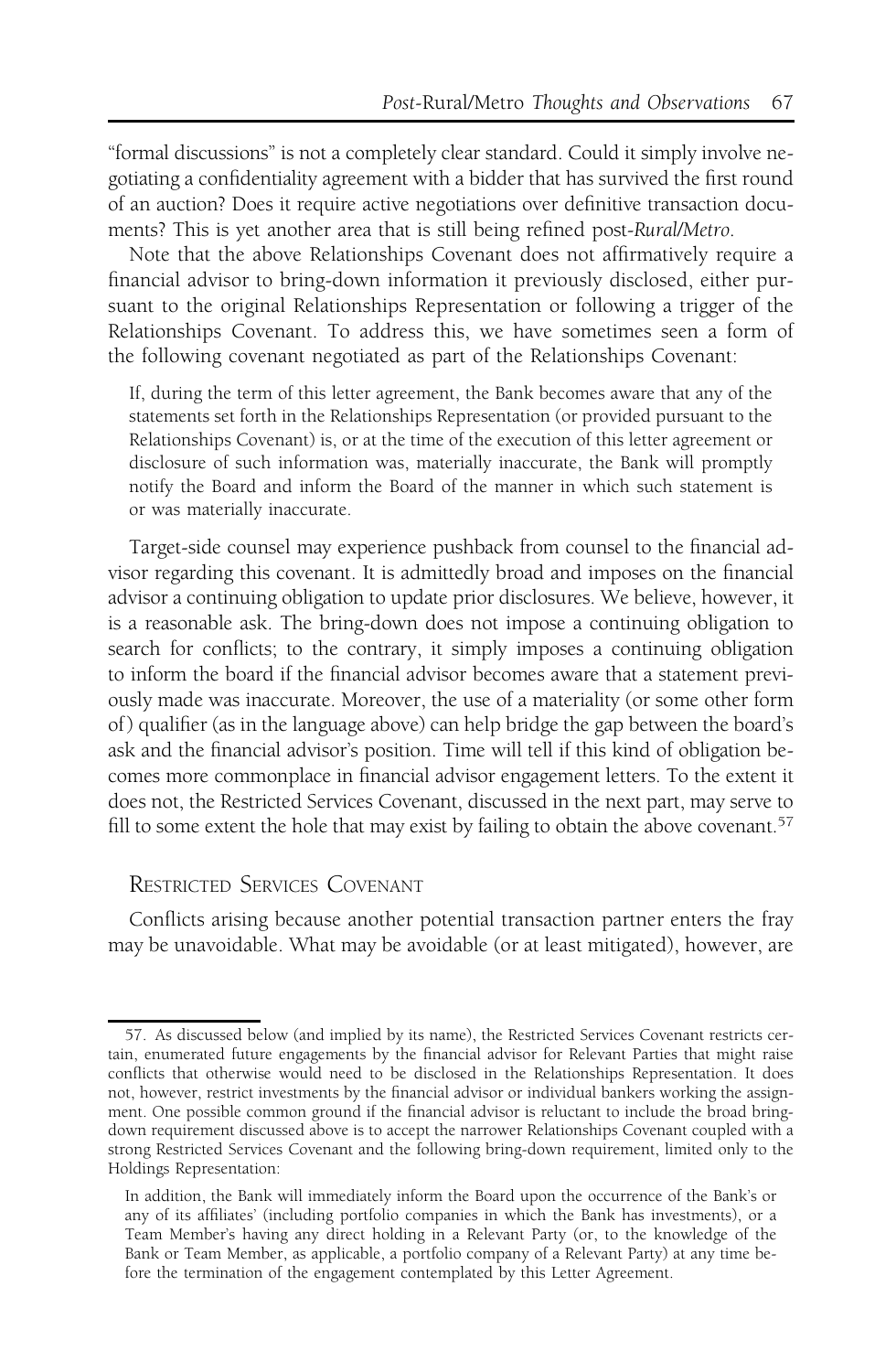financial advisor-initiated conflicts with respect to known potential transaction partners. Although, in our experience, Restricted Services Covenants initially focused on providing buy-side financing,<sup>58</sup> over the years we have seen these covenants broadened to address a wider set of activities that may raise conflicts. A sample is as follows:

Notwithstanding anything herein to the contrary, during the term of this engagement, the Bank shall not provide M&A advisory services, new debt or equity capital markets or new bank financing to any Relevant Party without the prior written consent of the Board.<sup>59</sup>

Although companies may like to have the services listed in the Restricted Services Covenant match the engagements listed in the Relationships Representation, in our experience financial advisors are more willing to include a broader set of services in a disclosure obligation than they are in a negative covenant. Accordingly, companies may negotiate to include in the Restricted Services Covenant a set of activities such as "M&A advisory services, new debt or equity capital markets or new bank financing" (on the theory that a financial advisor will not agree not to provide financing based on existing facilities).<sup>60</sup>

Some commentators to a draft of this article wondered whether the inclusion of a Restricted Services Covenant would result in financial advisors being restricted in a materially greater fashion than lawyers representing the same client as the finan-

<sup>58.</sup> The focus on Restricted Services Covenants sharpened after then-Vice Chancellor Strine's opinion in In re Toys "R" Us, Inc. Shareholder Litigation, 877 A.2d 975 (Del. Ch. 2005). In Toys "R" Us, Vice Chancellor Strine observed that First Boston, financial advisor to the target board, created an "unnecessary issue" by asking to provide buy-side financing while the strategic review process was ongoing. Id. at 1005. The Vice Chancellor was careful to note, however, that he was not "making a bright-line statement" as to the propriety of a sell-side advisor providing buy-side financing. Id. at 1006 n.46. In a footnote, the Vice Chancellor distinguished between a collective decision among the directors and financial advisors to provide traditional "stapled" financing and a middle-of-the-process request of a financial advisor to provide buy-side financing. Id. at 1006 n.46. The difference between traditional "stapled" financing and other buy-side financing is explained in Bankers and Chancellors:

Staples first appeared as part of a larger package deal: the selling corporation puts itself (or a piece of itself ) up for auction and offers debt financing to potential purchasers in tandem with the sale financing to be supplied by the seller's banker-advisor. The financing package is thus "stapled" to the offering memorandum. The impetus for these couplings came from the banks themselves, which held out their lending capacity to lure potential selling companies into accepting their advisory services. Over time, the term "staple" has come to be used more loosely, applying in any case where the seller's banker-advisor participates in financing the buyer's purchase.

Bankers and Chancellors, supra note 5, at 18. Professors Bratton and Wachter report that "[s]tapled financing persists, but not in acquisitions likely to trigger Revlon scrutiny." Id. at 9; see also id. at 5 n.18 (citing an article by Liz Hoffman that appeared in LAW360 for the proposition that, after Del Monte and El Paso, "staples were said to have largely disappeared"). We do not read Toys "R" Us to question the use of "stapled financing" in the traditional sense (as described in Bankers and Chancellors), especially in a transaction where financing might not otherwise be readily available.

<sup>59.</sup> Restricted Services Covenants, such as the example above, often will provide an escape hatch allowing the committee or board to consent to the financial advisor providing otherwise restricted services. Of course, even absent an express escape hatch, the engagement letter always may be amended or the negative covenant may be waived.

<sup>60.</sup> If a financial advisor is a party to an existing credit facility of a potential transaction partner, we expect that fact will be disclosed in connection with the Relationships Representation or Relationships Covenant.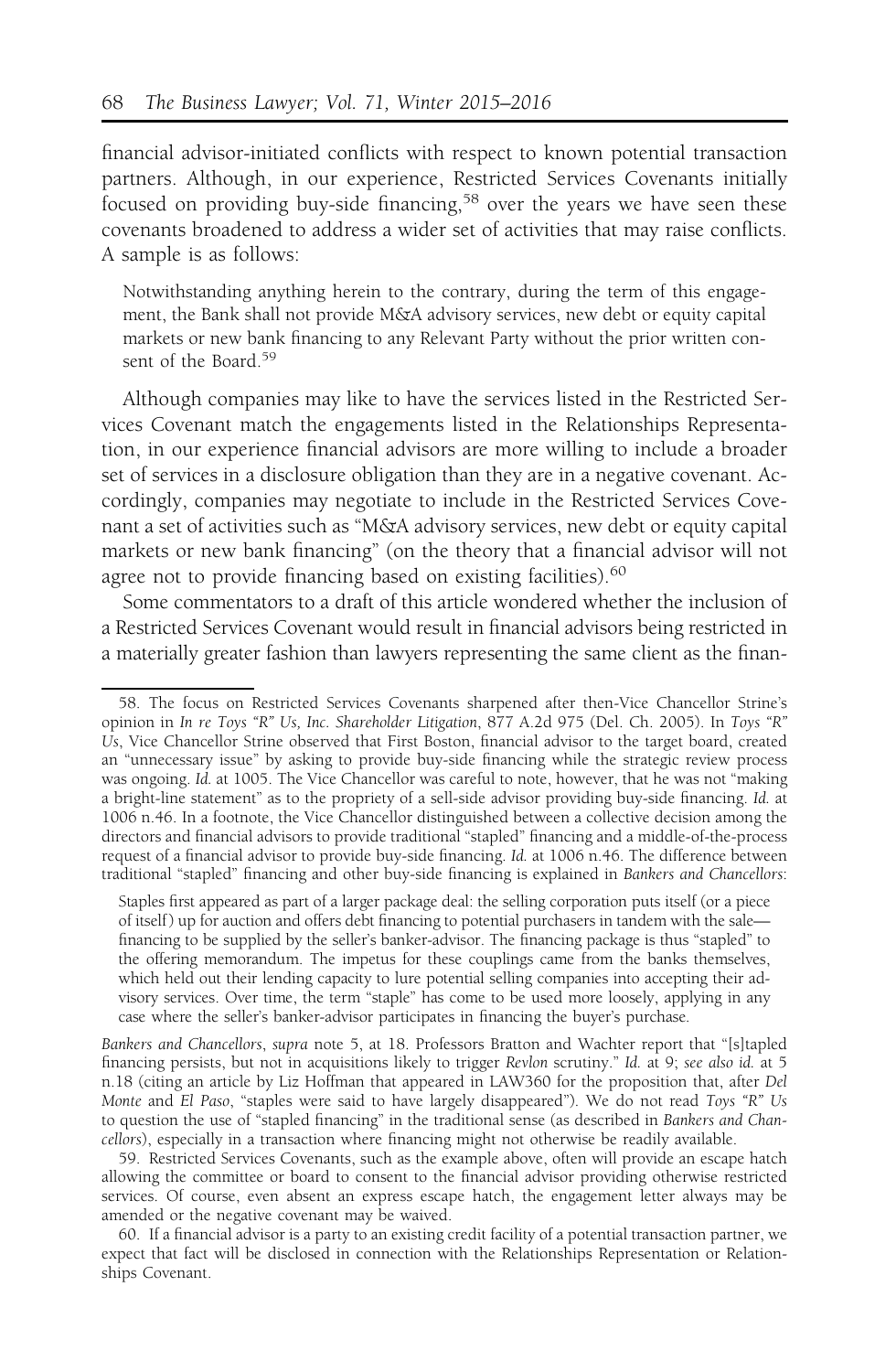cial advisor. Those commentators noted that lawyers often obtain a broad advance waiver in their engagement letters, facially allowing lawyers to take on transactions involving conflicts similar to those that might arise should a financial advisor undertake a representation it would be restricted from taking under the Restricted Services Covenant. To this we note that, notwithstanding any advance waiver, lawyers are governed by professional rules of conduct. For example, Rule 1.7(b) of the Delaware Lawyers' Rules of Professional Conduct prohibits a lawyer from taking on a matter involving a "concurrent conflict of interest," notwithstanding an advance waiver, if, among other things, the lawyer does not reasonably believe she will be able to provide competent and diligent representation to each affected cli $ent.<sup>61</sup>$  To the contrary, most financial advisor engagement letters disclaim any notion that the financial advisor has fiduciary duties to its client.<sup>62</sup>

We acknowledge that, although an attorney with an advance waiver must judge for herself whether the advance waiver permits her firm to take on another assignment that may involve a conflict of interest without running afoul of ethical obligations, a financial advisor subject to a Restricted Services Covenant must seek express approval for taking on such a representation from her client. Professors Bratton and Wachter suggest that a board should "proactively extract[] a quo" for the "quid" of consenting to a representation that otherwise might be prohibited by a Restricted Services Covenant.<sup>63</sup> In theory, that makes a lot of sense. Practically, we believe that if market practice becomes "extract a quo for every quid of releasing a bank from a Restricted Services Covenant," financial advisors will not be willing to sign up to such covenants. In other words, financial advisors might be unwilling to risk having to forego an opportunity, for example, to provide financing on an unrelated transaction to one of five bidders in a months-long auction process if boards of directors felt too constrained in providing consent to a representation otherwise prohibited by a Restricted Services Covenant.<sup>64</sup>

At times, we have seen financial advisors negotiate up front for specific exclusions to the Restricted Services Covenant (thus avoiding, or at least mitigating, the possibility that the target board would feel obligated to extract a "quo" for a consent midstream). These exclusions range from general advisory services and current assignments to financing arrangements not involving an acquisition of the target company or all or substantially all of its business or assets and any

<sup>61.</sup> DEL. LAWYERS' RULES OF PROF'L CONDUCT R. 1.7(b) (2010).

<sup>62.</sup> But see Bankers and Chancellors, supra note 5, at 42 ("Across-the-board provisions that disclaim a fiduciary duty to the client corporation and its board of directors present more of a problem, for they raise a theoretical question as to whether or not the common law of agency imports a mandatory fiduciary duty."); supra note 14.

<sup>63.</sup> Bankers and Chancellors, supra note 5, at 53.

<sup>64.</sup> In practice, we have represented clients who have provided their consent to a facial conflict pursuant to a Restricted Services Covenant. Such a decision was made only after the board understood the potential conflict, took stock of the stage of its own market check, and obtained assurances as to the creation of information walls by the financial advisor. Other "asks" we could imagine include a credit to the initial financial advisor's fairness opinion fee if a "conflict cleansing" second financial advisor is brought in (discussed in the next part of this article) and perhaps a fall away of a tail fee if the financial advisor does not abide by the information walls it created.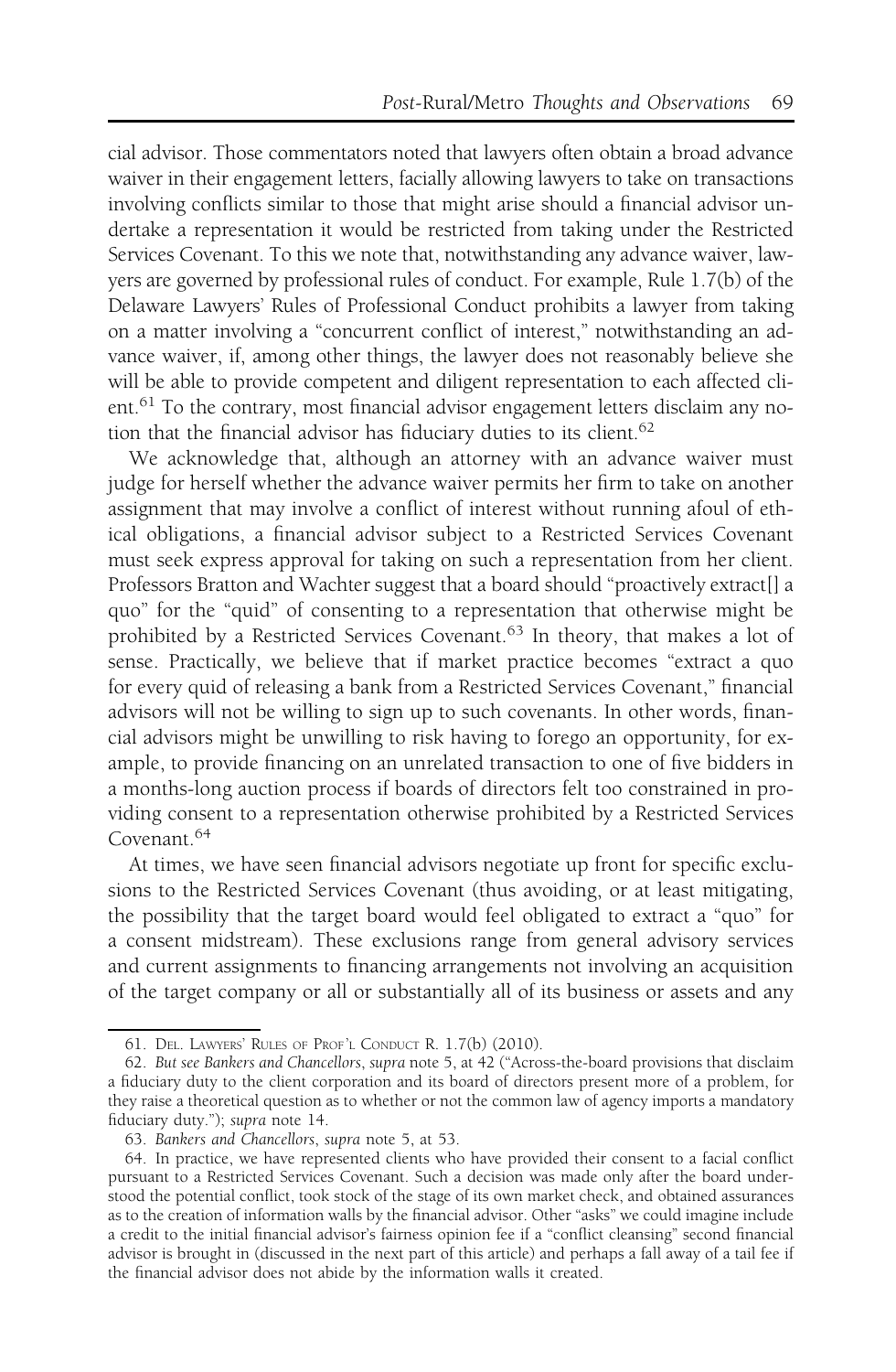financing arrangements located on another side of an internal informational wall. The willingness of a board to include such up-front exclusions may be dependent upon whether it appears conflicts might arise in the board's review process (e.g., a board may be more willing to negotiate up-front for exclusions to the Restricted Services Covenant if it is engaging a bank to perform a broad pre-signing auction process as opposed to, say, a proposed go-private transaction). Once again, market practice, in our experience, is still developing.

ADDRESSING IDENTIFIED CONFLICTS: SUBSTITUTE FINANCIAL ADVISOR PROVISIONS AND TAIL FFF PROVISIONS

# Substitute Financial Advisor Provisions

As mentioned above, conflicts not identified at the onset of a financial advisor engagement may surface during the course of a transaction process, and on a few occasions we have seen parties to financial advisor engagement letters negotiate at the time of engagement for the possibility of a conflict arising because the financial advisor requests to be released from the Restricted Services Covenant for a particular engagement. Such negotiation often will lead to a provision offering a "credit" to the target for the cost of the financial advisor delivering a fairness opinion, thus allowing the board to obtain a "conflict cleansing" second financial advisor.<sup>65</sup> The following is based on a form we have seen to address this issue, and it could be included following the first sentence of the Restricted Services Covenant:

The Bank acknowledges and agrees that in the event that Bank provides such services with the prior written consent of the Board ("Other Services"), any Sale Transaction Fee that becomes payable to Bank hereunder shall have deducted from it an amount equal to the Opinion Fee. In addition, Bank shall ensure that employees of the Bank working on this engagement (i) will not simultaneously work on any team providing the Other Services, and (ii) will not share with any team providing the Other Services any confidential information received from the Company or the Board under this Agreement unless the Board has otherwise authorized such information to be shared.

Of course, this language need not be in the initial engagement letter and could be negotiated as a condition to the board giving consent to the financial advisor providing services otherwise prohibited by the Restricted Services Covenant. That said, in some circumstances we have seen this language appear in financial advisor engagement letters ab initio. 66

<sup>65.</sup> In El Paso, Morgan Stanley was engaged as a "conflict cleansing" financial advisor. However, the court observed that Morgan Stanley would not be paid any transaction fees if the El Paso board chose not to move ahead with the Kinder Morgan merger and instead to move ahead with a spinoff of certain El Paso assets—which would net fees only for Goldman and not for Morgan Stanley. Accordingly, the court found, the "conflict cleansing" bank had a compensation structure that incentivized it to favor the deal it was brought in to evaluate. In re El Paso Corp. S'holder Litig., 41 A.3d 432, 442 (Del. Ch. 2012).

<sup>66.</sup> In addition, if certain exclusions from a Restricted Services Covenant are negotiated at the time the engagement letter is executed, those exclusions could be tied to some of the affirmative covenants contained in the language above.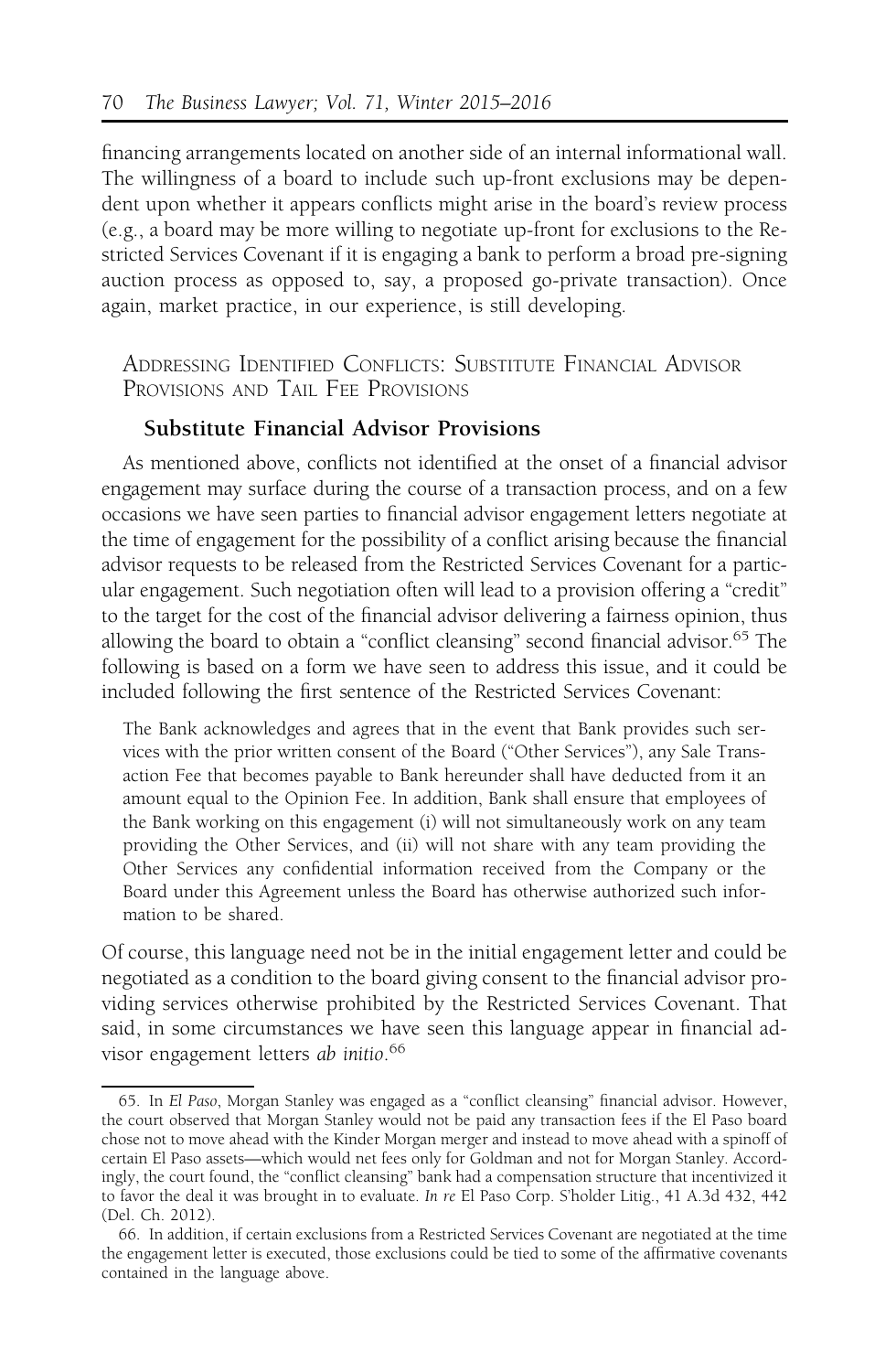It bears mentioning that we have seen financial advisors try to add to this language an acknowledgement by the target that, if the target obtains a second financial advisor to perform "conflict cleansing," the original financial advisor need not deliver a fairness opinion.<sup>67</sup> Counsel should, however, be aware of then-Chancellor Strine's discussion in In re Transatlantic Holdings, Inc. Shareholders Litigation.<sup>68</sup> In Transatlantic, the Chancellor suggested that the financial advisor running the process should provide a fairness opinion regardless of whether a subsequent financial advisor is brought in to provide a fairness opinion:

I don't understand the idea of a banker running a process, doing all the cool and important stuff, and not having to back it up with a fairness opinion. It in no way addresses the conflict for the person who plays the operative role to not actually have to put the fairness opinion on the line. In fact, it would seem more vital when someone acts in a conflicted basis to make them render a fairness opinion. So, what, I'm going to pay someone the most, [L]et them do the really important advisory role, let them do the really important stuff, which is testing the market, giving strategic advice, but I'm going to hand off to someone else giving the fairness opinion because the person I'm asking to do the most important stuff is conflicted? That is a very strange cure.<sup>69</sup>

Finally with respect to Substitute Financial Advisor Provisions, it bears noting that we have not yet seen financial advisors willing to forego their fairness opinion fee if a conflict arises through no fault of their own—i.e., where a new potential bidder, with whom the financial advisor has a prior relationship, becomes actively involved in the process, thereby causing significant potential for a disabling conflict. In that situation, it may be wise for the board to hire a conflict-cleansing second financial advisor (and for this reason, we often try to strike any language requiring the board to retain a financial advisor as an exclusive one). But, perhaps because one benefit of hiring larger banks as financial advisors—as opposed to boutiques—is the larger banks' relationships with potential transaction partners (especially financial sponsors), we have not yet seen an agreement that the initial financial advisor will forego its fairness opinion fee in this circumstance, nor do we expect one.

### Tail Fee Provisions

Even if a sell-side company is able to negotiate for a Relationships Representation, Relationships Covenant, and Restricted Services Covenant from a financial advisor, addressing a breach of those provisions in the middle of a sale process may be impractical. In fact, depending on conflicts that might arise from such a breach, the most practical action for the target board to take may be to hire a

<sup>67.</sup> In Rural/Metro itself, "RBC had delayed working on a fairness analysis because the firm still hoped to secure a buy-side financing role and did not want to render a fairness opinion under those circumstances." Rural I, 88 A.3d at 76.

<sup>68.</sup> Transcript of Status Conference and Motion to Expedite, C.A. Nos. 6574 & 6776 (Del. Ch. Aug. 22, 2011).

<sup>69.</sup> Id. at 92.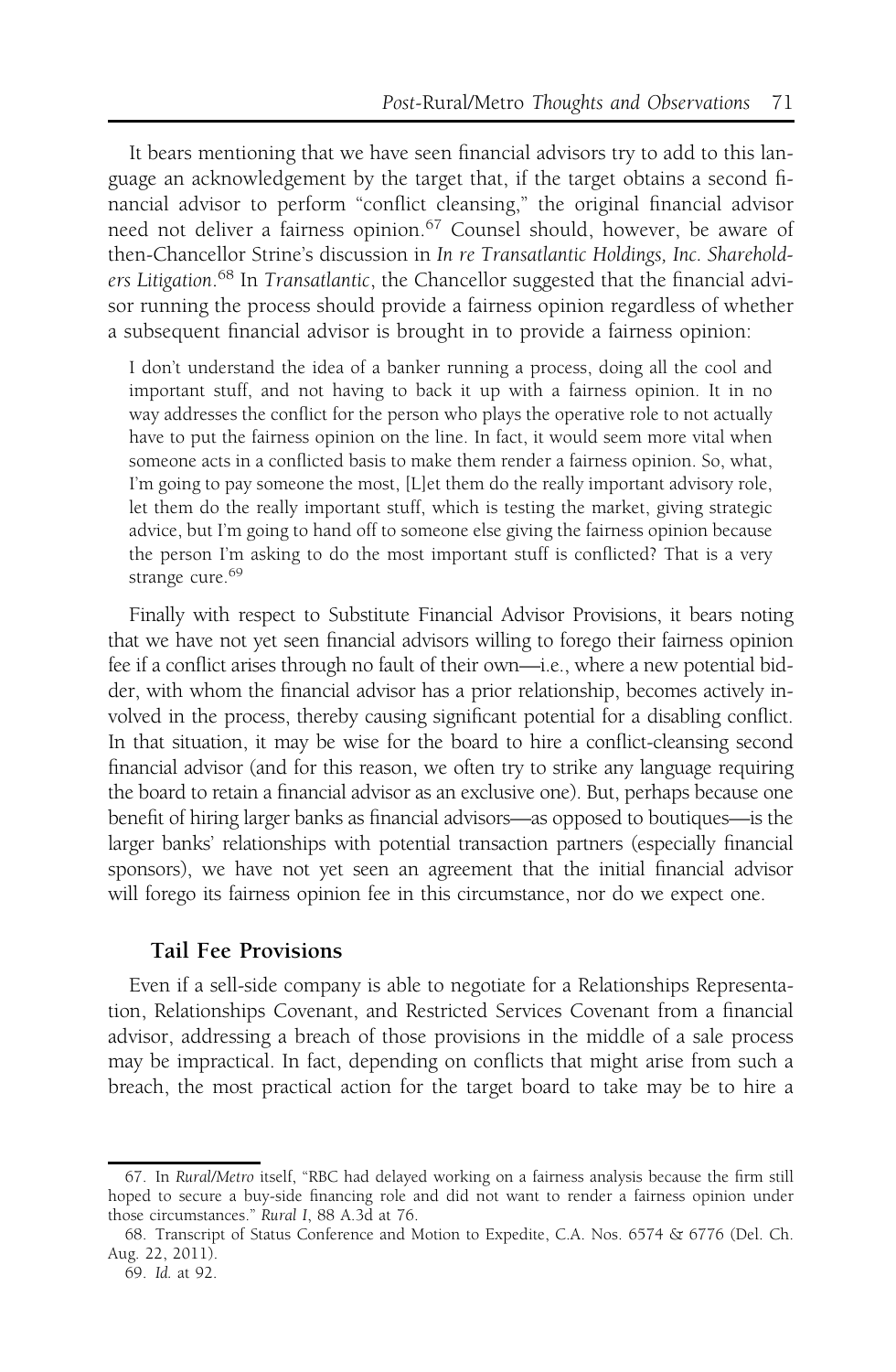new financial advisor.70 Most financial advisor engagement letters require the target to pay a tail fee (i.e., a full transaction fee and not just a fairness opinion fee) if the target engages in a transaction for a specific period after termination of the financial advisor's engagement absent a termination for "cause," which is typically a high benchmark such as "willful misconduct or bad faith." This could make remediation of such a mid-process breach expensive for the target.

Accordingly, companies may negotiate for a provision eliminating the tail fee if the financial advisor has "materially breached" (i.e., lower than "willful" or "in bad faith") any of the Relationships Representation, Relationships Covenant, or Restricted Services Covenant. For example:

If, at any time prior to the expiration of 12 months following the termination of this agreement (other than a unilateral termination by the Bank or termination for Cause (as defined below) by the Company), the Company enters into an agreement that subsequently results in a Transaction or consummates a Transaction, then the Company will pay the Bank the Transaction Fee specified above in cash promptly upon the closing of the Transaction. Termination for "Cause" means termination by the Company prior to entering into a definitive agreement with respect to a Transaction because of a material breach of representation by the Bank with respect to the representation contained in Section \_\_ hereof or a material breach of the covenants contained in Section \_\_ and Section \_\_ hereof, or willful misconduct, bad faith or gross negligence by the Bank in performing this engagement which conduct is not substantially remedied by the Bank after 10 days written notice from the Company stating that the Company believes such conduct constitutes Cause.

Of course, the efficacy of this provision depends on when the breach is identified. Let's return to the hypothetical set out at the beginning of this article. Bank A has been providing financial advice throughout a process. The process began when Party A lobbed a bid over the transom. Bank A indicated it had a few small prior engagements for Party A in its Relationships Representation, and the board decided those small prior engagements did not result in a disabling conflict. A few alternative bidders are contacted, but a broad-based auction is not run. At the end of the process, Party A emerges the winner. As we are negotiating the short strokes of the acquisition agreement, we receive a call from counsel to Bank A that it has noted a few more conflicts while updating its conflicts check for purposes of disclosure in its fairness opinion. At that time, it may not be feasible to hire a new financial advisor and, despite the frustration, the client may have to swallow the risk.<sup>71</sup>

<sup>70.</sup> In theory, a board could bring an action for specific performance of a Restricted Services Covenant against its financial advisor. Practically, we suspect that if a board is suing its financial advisor, that financial advisor no longer is the correct one to be assisting the board in its review of strategic alternatives.

<sup>71.</sup> In the PLX litigation, the plaintiff alleged that Deutsche Bank belatedly disclosed conflicts visa`-vis the acquiror, but that the special committee failed appropriately to respond to that disclosure. Although some of the following observations from Vice Chancellor Laster pertain to issues arising outside the scope of an engagement letter, they are worthwhile considerations for any attorney who finds herself advising a client in a similar situation: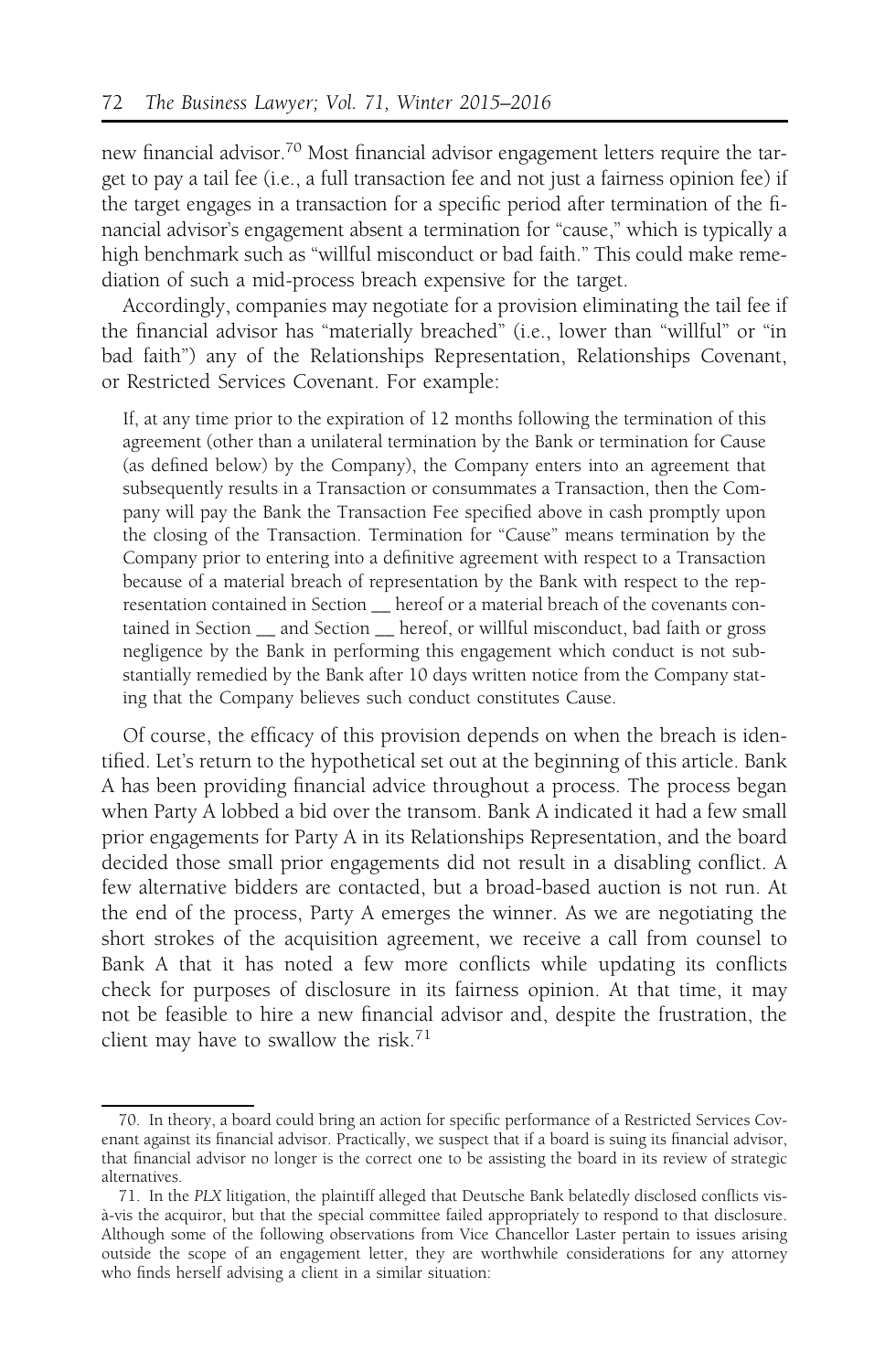### **CONCLUSION**

Delaware corporate law affords directors significant leeway in their substantive decisions so long as those decisions result from a "good" process. Rural/Metro tells us that a "good" process requires "active and direct oversight" over financial advisors."<sup>72</sup> A case decided only a month after Rural I illustrates how the provisions discussed above, which encourage the surfacing of conflicts, can protect directors and advisors. In Houseman v. Sagerman, plaintiffs alleged that a board that had used the company's largest creditor as its financial advisor breached its duty of care and that the financial advisor aided and abetted that breach.<sup>73</sup> Vice Chancellor Glasscock rejected the argument:

the Plaintiffs do not contend that the Universata Board was unaware of that fact [that the financial advisor was the target's largest creditor]. . . . Without allegations that Key-Banc actively concealed information to which it knew the Board lacked access . . . the Plaintiffs fail to adequately plead knowing participation in a breach of duty: the Plaintiffs have simply not pled that KeyBanc misled the Universata Board or created an "informational vacuum" sufficient for a finding of knowing participation in a breach.<sup>74</sup>

There were a wide range of options available to the directors both in terms of the Deutsche Bank relationship and the sale process. The alternatives ranged from doing nothing, which the directors actually chose—that would be one extreme—to firing Deutsche Bank, seeking legal remedies and starting all over. That's the other extreme. Those are both the fat tails of the distribution. The spectrum of intermediate possibilities is limited only by the resourcefulness of the directors and their legal advisors. But one could envision lots of potential fixes that would likely fall within the range of reasonableness even at the pleading stage. They could range from Deutsche paying for the retention of a second bank to review the process and recommend any corrective action and carry it out. They could have ranged, as I suggested, to reaching out again to particular competing bidders, providing them with additional time or releasing them from their standstills. It could have extended to contacting new bidders.

We know from Vice Chancellor Strine, then Vice Chancellor Strine's decision in Pennaco as well as the Supreme Court's decision in  $C\&iJ$  that there is a relationship between what you do pre-agreement and what you can agree to post-agreement. In other words, the degree of preagreement exploration and price discovery affects the amount of post-agreement lockup. Once you had Deutsche's taint revealed, the board, in my view, had to rethink that calibration.

PLX II Transcript, supra note 7, at 40–41.

72. Rural II, 102 A.3d at 218.

73. Houseman v. Sagerman, C.A. No. 8897-VCG, 2014 WL 1600724 (Del. Ch. Apr. 16, 2014). 74. Id. at \*9. In Rural II, Vice Chancellor Laster suggested that "[d]irectors may breach their duties and yet be 'fully protected' under Section 141(e) if they reasonably rely on advisors." Rural II, 102 A.3d at 239. Based on that statement, one might surmise a situation where the directors "reasonably relied" on a conflicts disclosure that turned out to be incorrect such that the directors have breached their duty of care and an underlying breach exists for purposes of an aiding and abetting claim. If a board were to negotiate for the type of provisions discussed above and simply receives incorrect information, it may be difficult to prove the board breached its duty of care in learning about actual and potential conflicts faced by its financial advisors. In any event, the text above from Houseman provides some comfort that, should the board obtain contractual provisions similar to those discussed above,

As discussed, the complaint suggests that the committee considered only whether PLX needed to hire a second banker. What the directors should have considered was the magnitude of Deutsche Bank's conflict, whether it tainted the sale process up to that point, whether it suggested any steering, and the implications of Deutsche Bank's work to date and for the sale process going forward.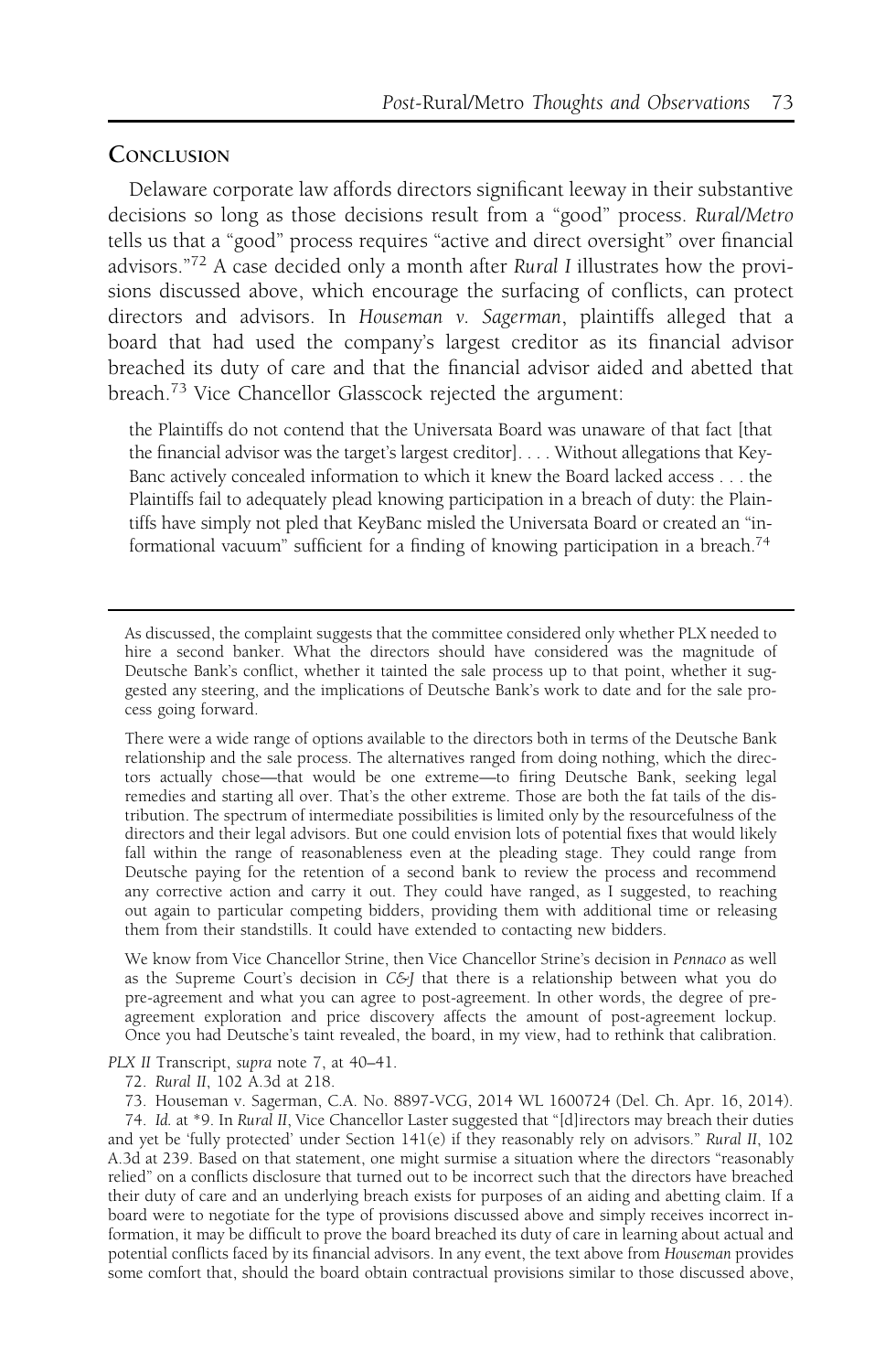In our view, the provisions discussed above will aid in director oversight. There is legitimate debate whether the disclosures contemplated by these provisions are best addressed in an engagement letter or some other form of writing. For the reasons discussed above, engagement letters are an effective route for addressing these issues. Regardless of the medium, should the post-Rural/Metro trend toward conflicts disclosures continue, we should see more opinions of the Houseman variety and less of the Rural/Metro one.

and the financial advisor provides incorrect information based on anything short of actively concealing the conflict, "knowing participation" necessary for an aiding and abetting claim will not be found.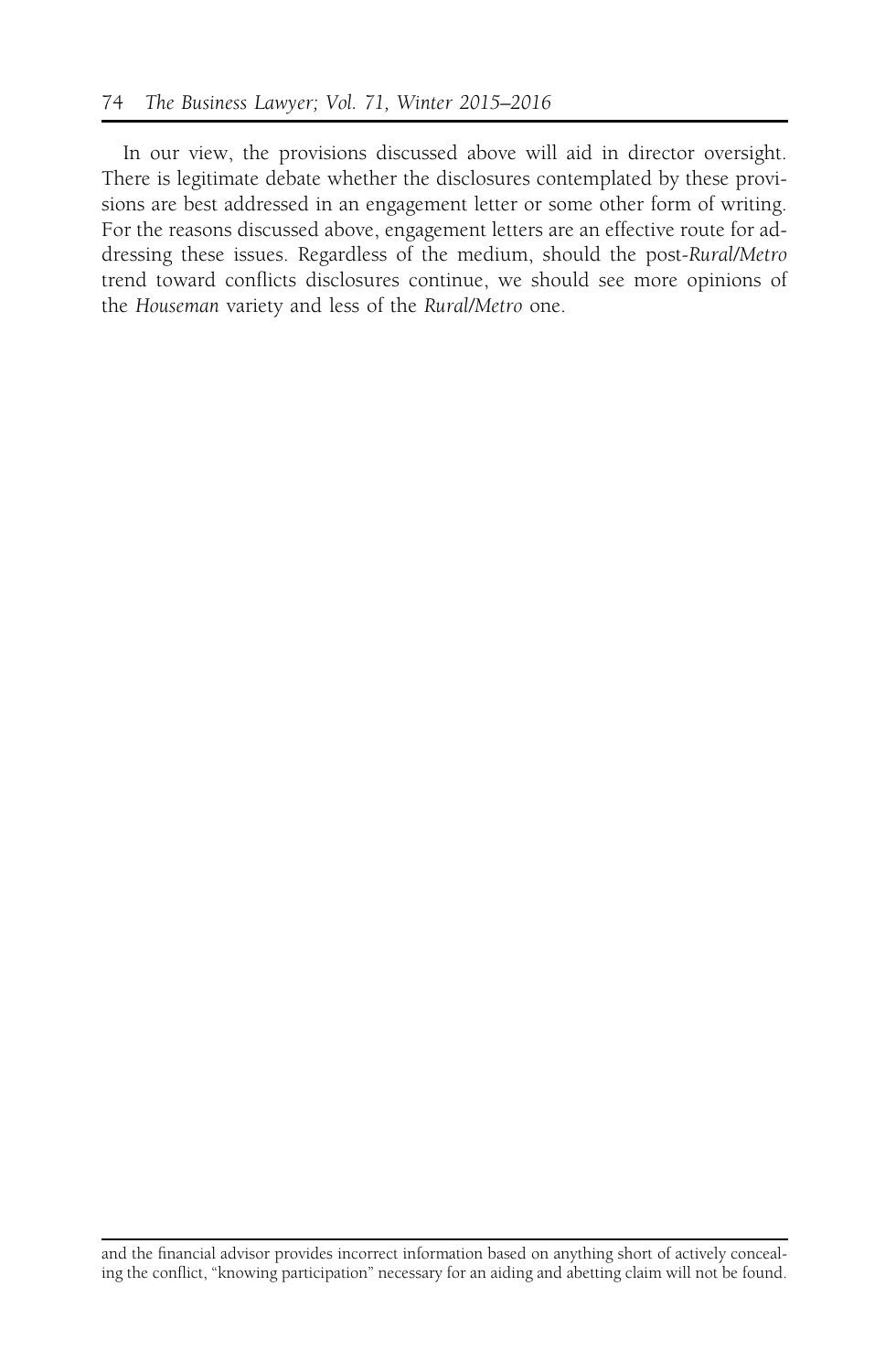# EXHIBIT A-FORM OF ENGAGEMENT LETTER, MARKED TO SHOW COMMENTS FROM COMPANY'S COUNSEL

# STRICTLY CONFIDENTIAL

# [Company and Address]

Attention:

Ladies and Gentlemen:

Pursuant to our recent discussions, we are pleased to confirm the arrangements under which \_\_\_\_\_\_\_\_\_\_\_\_\_\_\_\_\_\_\_\_\_\_\_\_ (the "Investment Bank") is engaged by the Board of Directors (the "Board") of \_\_\_\_\_\_\_\_\_\_\_\_\_\_\_\_\_\_\_\_ (the "Company") to act as its financial advisor in connection with evaluating strategic and financial alternatives including a possible Transaction (as defined below) between the Company and any other person (any such person, together with its affiliates, a "Purchaser"). For purposes hereof, the term "Transaction" shall mean, whether in one or a series of transactions, (a) any merger, consolidation, joint venture or other business combination pursuant to which the shareholders of the Company immediately prior to the consummation of such Transaction cease to own at least 50 percent of the resulting entity; (b) the acquisition by a Purchaser, directly or indirectly, of more than 50 percent of the capital stock of the Company by way of tender or exchange offer, negotiated purchase or any other means; and/or (c) the acquisition by a Purchaser, directly or indirectly, of all or substantially all of the assets, properties and/or businesses of the Company, by way of a direct or indirect purchase, lease, license, exchange, joint venture or other means.

- 1. Financial Advisory Services. During the term of this agreement ("Agreement") we will:
	- a. familiarize ourselves with the financial condition and business of the Company and, to the extent necessary, any prospective Purchaser, and advise and assist the Board in considering the desirability of effecting a Transaction or other strategic or financial alternatives;
	- b. if requested, assist the Board in preparing a memorandum (based entirely on information supplied by the Company) for distribution to potential Purchasers as approved in advance by the Board, describing the Company, its business and financial condition;
	- c. assist the Board in identifying and contacting potential Purchasers as approved in advance by the Board, to ascertain their interest in a Transaction or other strategic or financial alternatives; and
	- d. advise and assist the Board in its negotiation of the financial aspects of a Transaction or other strategic or financial alternatives.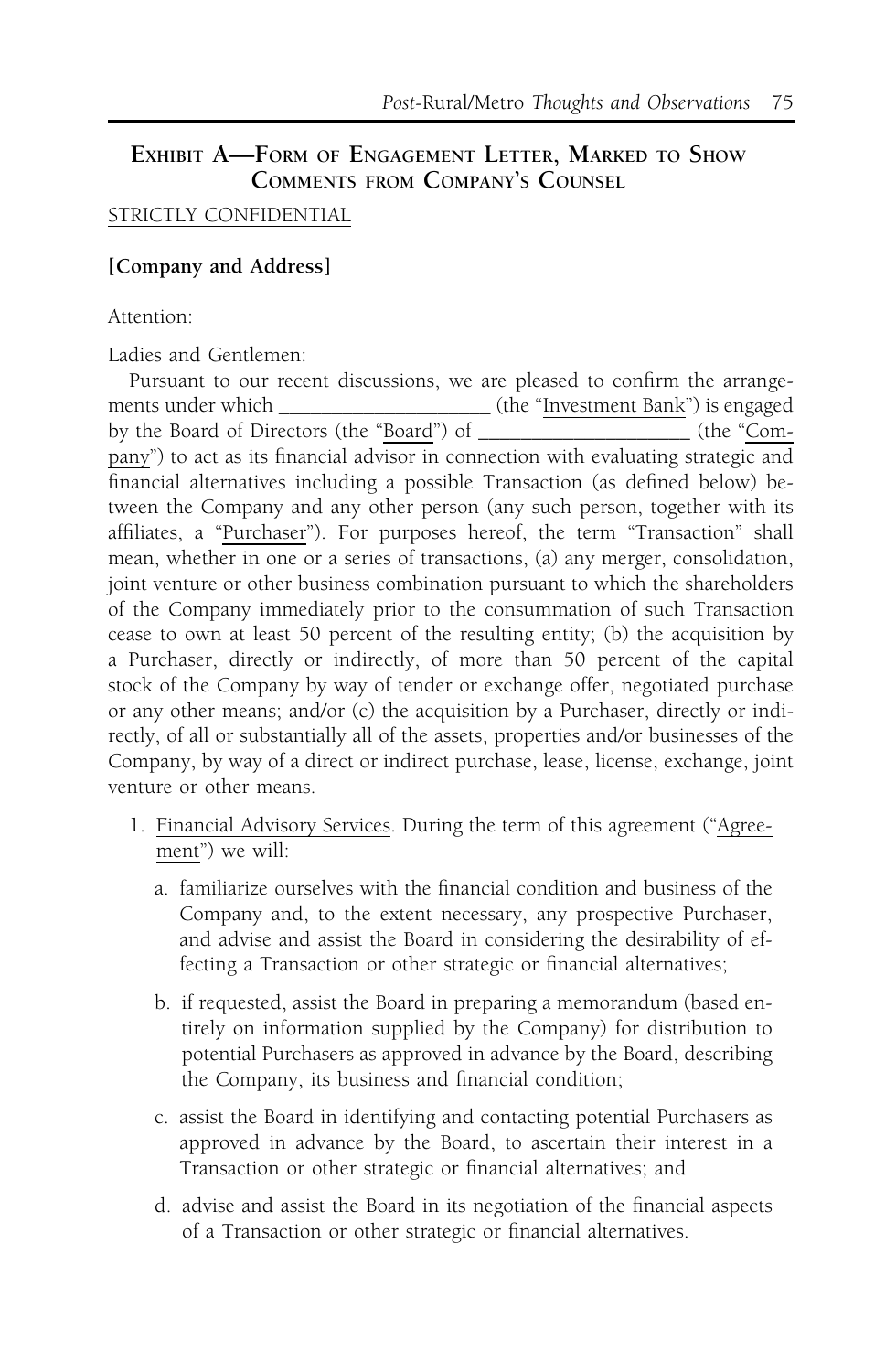In addition, at the request of the Board, the Investment Bank will render an opinion (in writing if so requested) to the Board (the "Opinion") as to the fairness, from a financial point of view, of the consideration to be received by the Company or its shareholders in connection with the Transaction, or, in the case of a stock-for-stock merger, the fairness of the exchange ratio. The nature and scope of our investigation as well as the scope, form and substance of the Opinion shall be such as the Investment Bank considers appropriate.

The Board acknowledges that the scope of the Investment Bank's assignment hereunder does not include or constitute an express or implied commitment by the Investment Bank to purchase or place securities, or to provide or be responsible to provide any financing or enter into any other principal transactions, or include any obligation to provide financial advice with respect to any financing or markets transaction to be undertaken by the Company.

The Board, the Company and the Investment Bank agree that the Standard Terms and Conditions attached hereto form an integral part of this Agreement and are hereby incorporated herein by reference in their entirety.

- 2. Compensation. The fees payable to the Investment Bank for the foregoing services shall be as follows:
	- a. a fee of \$\_\_\_\_\_\_\_\_\_\_, payable upon delivery by the Investment Bank of an Opinion at the request of the Board, which shall be credited against any Transaction Fee (as defined below); and
	- b. a fee (the "Transaction Fee"), payable upon the closing of a Transaction, in an amount equal to \$\_\_\_\_\_\_\_\_\_\_.

The Investment Bank will be entitled to receive the compensation provided for above if the events specified above occur (or in the case of clause (b), an agreement is entered into which subsequently results in a consummated Transaction) during the term of this Agreement or at any time within 12 months after expiration or termination of this Agreement, as the case may be. All fees payable hereunder are nonrefundable.

3. Expenses and Payments. In addition to our fees for professional services, the Company agrees to reimburse us for, and we will separately bill, our reasonable expenses as incurred, including travel costs, document production and other similar expenses, and reasonable fees of counsel and other professional advisors, provided that the aggregate amount of expenses subject to reimbursement hereunder (excluding, for the avoidance of doubt, any expenses contemplated by Section 1 of the Standard Terms and Conditions) shall not exceed \$\_\_\_\_\_\_\_\_\_\_ without the consent of the Company (not to be unreasonably withheld). All amounts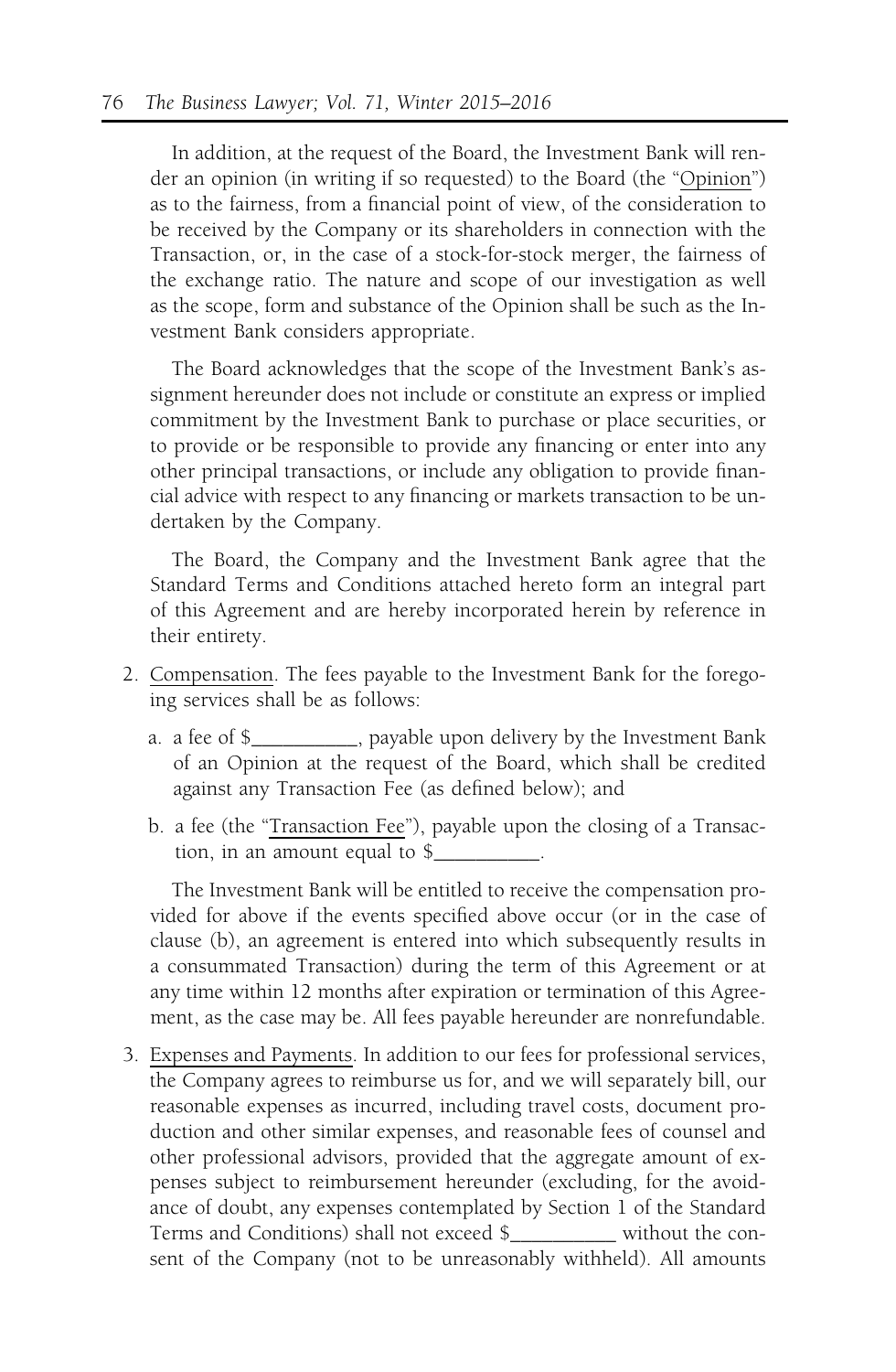payable under this Agreement (including the Standard Terms and Conditions) shall be paid in immediately available funds in U.S. dollars, without setoff and without deduction for any withholding, valueadded or other similar taxes, charges, fees or assessments.

- 4. Term. This Agreement will be effective as of \_\_\_\_\_\_\_\_\_\_\_\_\_\_\_ (the "Effective Date") and will expire on the date twelve months after the Effective Date. Our services hereunder may be earlier terminated with or without cause by the Board or by us at any time and without liability or continuing obligation to the Board or the Company or to us (except for any expenses incurred by us to the date of termination); provided that the provisions of Sections 2 and 3 hereof and Sections 1, 2 and 4 of the Standard Terms and Conditions , and the last sentence of this Section 4, shall survive any termination or expiration of this Agreement. The Investment Bank agrees that, from the date on which this Agreement terminates, whether by expiration or termination, and continuing through the first anniversary of said date, the Investment Bank shall not engage in discussions with any third person regarding the possibility of engaging in a Transaction with the Company.
- 5. Representations and Warranties. The Investment Bank represents and warrants to the Company and the Board that, except as set forth on Schedule A annexed hereto and made a part hereof:
	- a. Neither the Investment Bank nor IB Parent (as defined in the Standard Terms and Conditions) is, or has, within the past one (1) year, engaged in any discussions with any third party regarding the possibility of effecting, causing or participating in a Transaction regarding the Company; and

b. Neither the Investment Bank nor IB Parent has, within the past two (2) years, had any relationship<sup>1</sup> with the following third parties that the Company believes may be interested in engaging in a Transaction with the Company: [list].

- 6. Covenants of Investment Bank. During the term of this Agreement:
	- a. The Investment Bank will promptly disclose to the Board any existing relationship it has, and any relationship<sup>1</sup> it has had within the prior two years, with any third person that the Investment Bank, in good faith, determines is a potential participant in a Transaction, or expresses interest to the Investment Bank in participating in a Transaction. The Board and the Company shall keep this information confidential, except to the extent they determine, upon advice of counsel, that they are required to disclose the same in a public filing or otherwise.

<sup>1.</sup> We can discuss a materiality qualifier.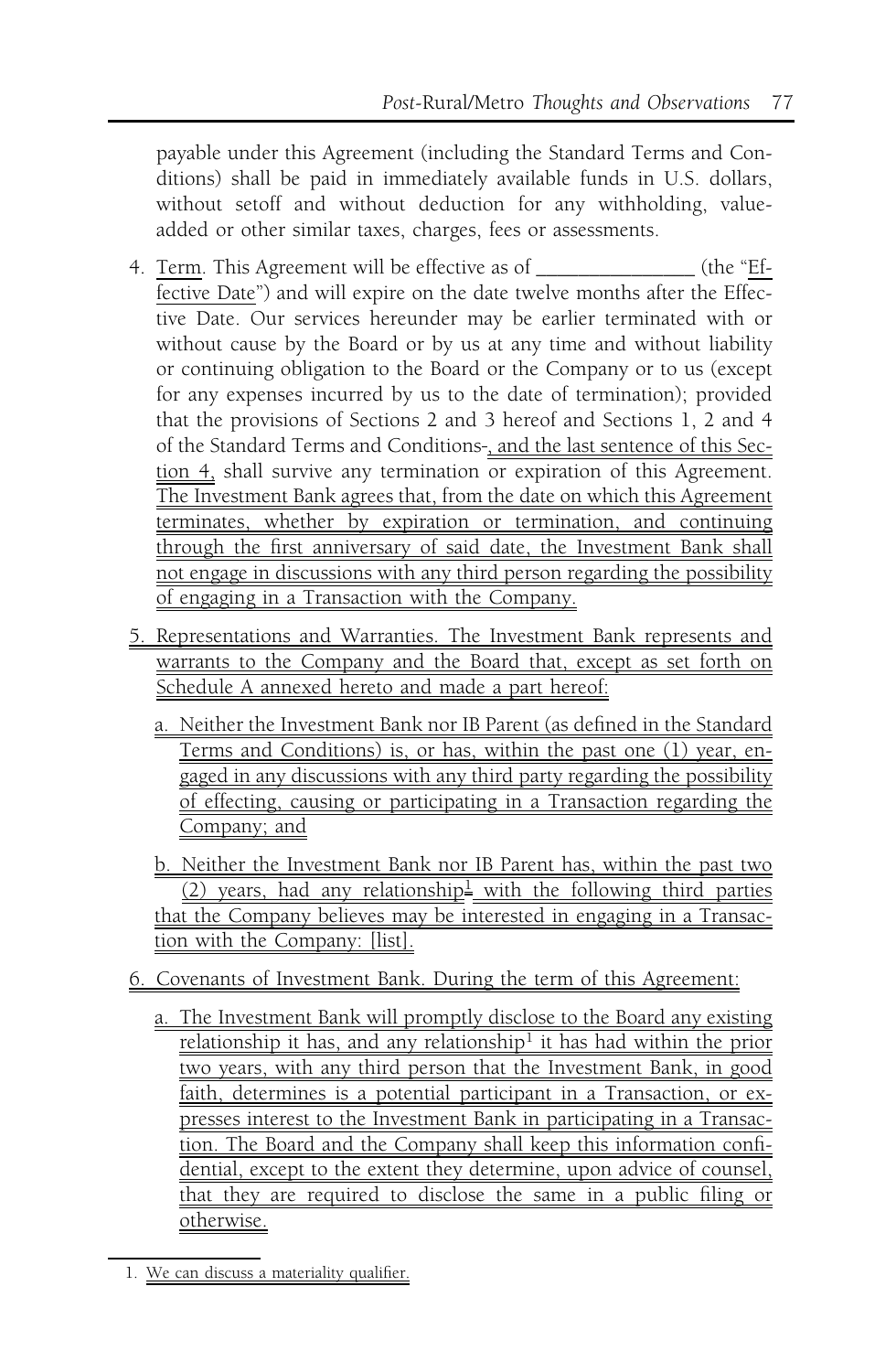- b. The Investment Bank will not, without the express written permission of the Board, grant a waiver or consent, on behalf of the Company or the Board, to any third party allowing said third party to take an action, or not take an action, that its agreements with the Company and/or the Board would otherwise prohibit it from taking or require it to take (for example, and without limitation, allowing a bidder that has agreed not to discuss the possibility of a joint bid with any other potential bidder to engage in such discussions, or a bidder that has agreed to maintain the confidentiality of the Company's confidential information from using it for a purpose otherwise prohibited).
- c. The Investment Bank shall perform its services under this Agreement as a fiduciary to the Board, the Company and its shareholders.

If the terms of our engagement as set forth in this Agreement (including the attached Standard Terms and Conditions) are satisfactory, kindly sign the enclosed copy of this letter and return it to the undersigned. We look forward to working with the Board on this assignment.

Very truly yours,

Accepted and Agreed As Of The Date First Written Above: Board of Directors of \_\_\_\_\_\_\_\_\_\_\_\_\_\_\_\_\_\_\_\_\_\_\_\_

With respect to the obligations of the Company hereunder: Company

 $\rm{By:} \perp$ 

Name: Title:

# STANDARD TERMS AND CONDITIONS

The following general terms and conditions shall be incorporated by reference into the engagement letter dated \_\_\_\_\_\_\_\_\_\_\_ between the Board of Directors of \_\_\_\_\_\_\_\_\_\_\_\_\_\_\_\_\_\_ (the "Board") and the Investment Bank to which these terms are attached (the "Engagement Letter"). Capitalized terms used below without definition shall have the meanings assigned to them in the Engagement Letter and any references herein to the "Agreement" shall mean the Engagement Letter together with these Standard Terms and Conditions.

- 1. Indemnification and Contribution.
	- a. The Company agrees (i) to indemnify and hold harmless the Investment Bank and its affiliates, and the respective directors, officers, agents, and employees of the Investment Bank and its affiliates (the Investment Bank and each such entity or person being referred to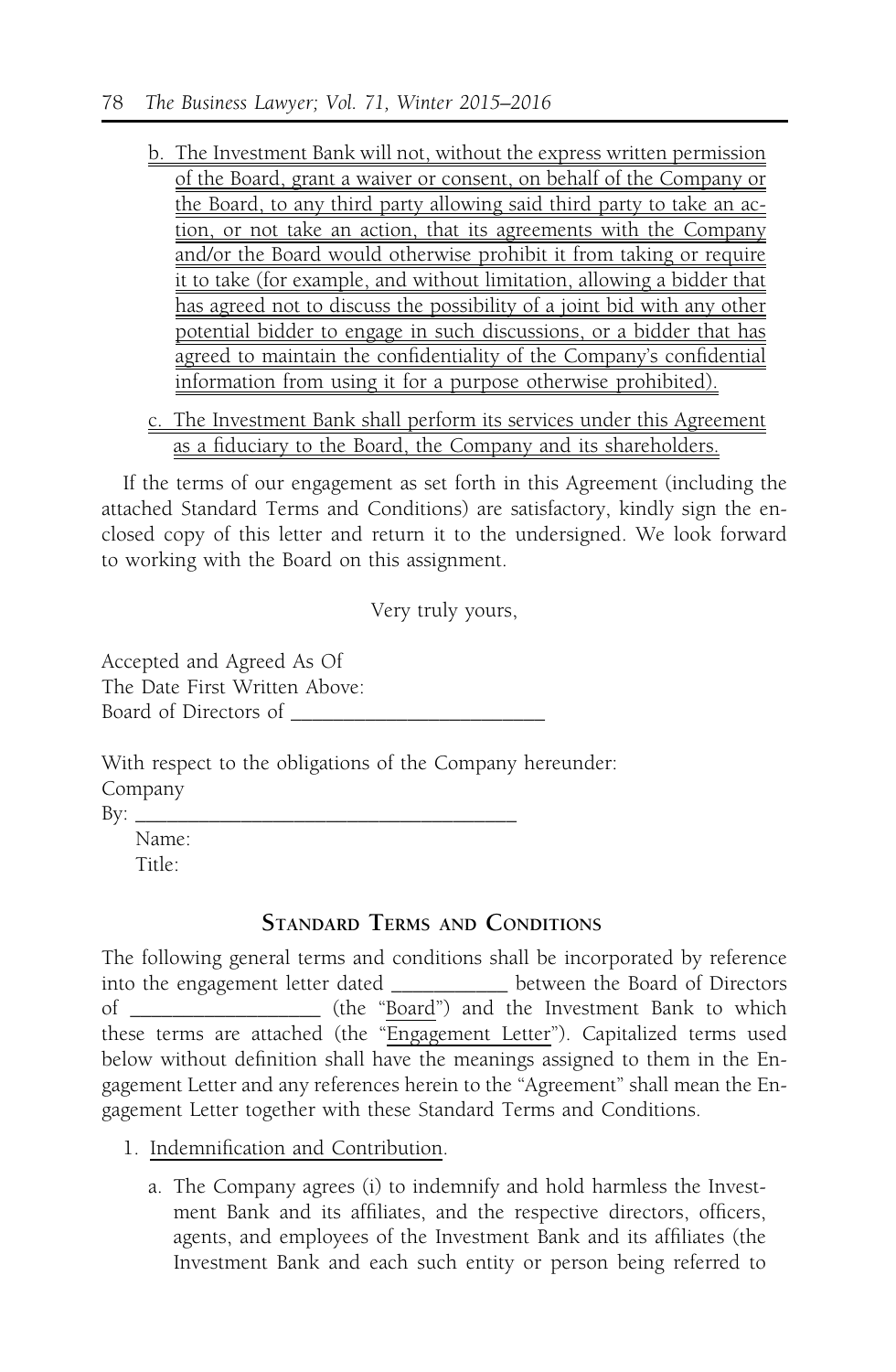as an "Indemnified Person") from and against any losses, claims, demands, damages or liabilities of any kind (collectively, "Liabilities") relating to or arising out of activities performed or services furnished pursuant to the Agreement, any Transaction or the Investment Bank's role in connection therewith, and (ii) to reimburse each Indemnified Person for all reasonable expenses (including reasonable fees and disbursements of counsel) incurred by such Indemnified Person in connection with investigating, preparing or defending any investigative, administrative, judicial or regulatory action or proceeding in any jurisdiction related to or arising out of such activities, services, Transaction or role, whether or not in connection with pending or threatened litigation to which any Indemnified Person is a party, in each case as such expenses are incurred or paid. The Company will not, however, be responsible for any such Liabilities or expenses to the extent that they are finally judicially determined to have resulted primarily from the Investment Bank's bad faith, gross negligence or willful misconduct. Each of the Board and the Company also agrees that no Indemnified Person shall have any liability (whether direct or indirect, in contract, tort or otherwise) to the Board (or any member thereof) or to the Company or any of its securityholders or creditors for or in connection with the Agreement, any Transaction or the Investment Bank's role or services in connection therewith, except to the extent that any such Liabilities or expenses incurred by the Board (or any member thereof) or the Company are finally judicially determined to have resulted primarily from the Investment Bank's bad faith, gross negligence or willful misconduct. In no event shall the Company or any Indemnified Person be responsible for any special, indirect or consequential damages incurred by the other; provided that nothing in this sentence shall be deemed to (i) relieve the Company of any obligation it may otherwise have hereunder to indemnify an Indemnified Person for any such damages asserted by an unaffiliated third party or (ii) relieve the Investment Bank of any liability it may otherwise have hereunder to the Company for any such damages which the Company becomes legally obligated to pay to an unaffiliated third party.

b. The Company shall not be liable for any settlement of any litigation or proceeding effected without its written consent. The Company will not, without the Investment Bank's written consent, settle, compromise, consent to the entry of any judgment in or otherwise seek to terminate any claim, action or proceeding in respect of which indemnity may be sought hereunder, whether or not any Indemnified Person is an actual or potential party thereto, unless such settlement, compromise, consent or termination includes an unconditional release of each Indemnified Person from any liabilities arising out of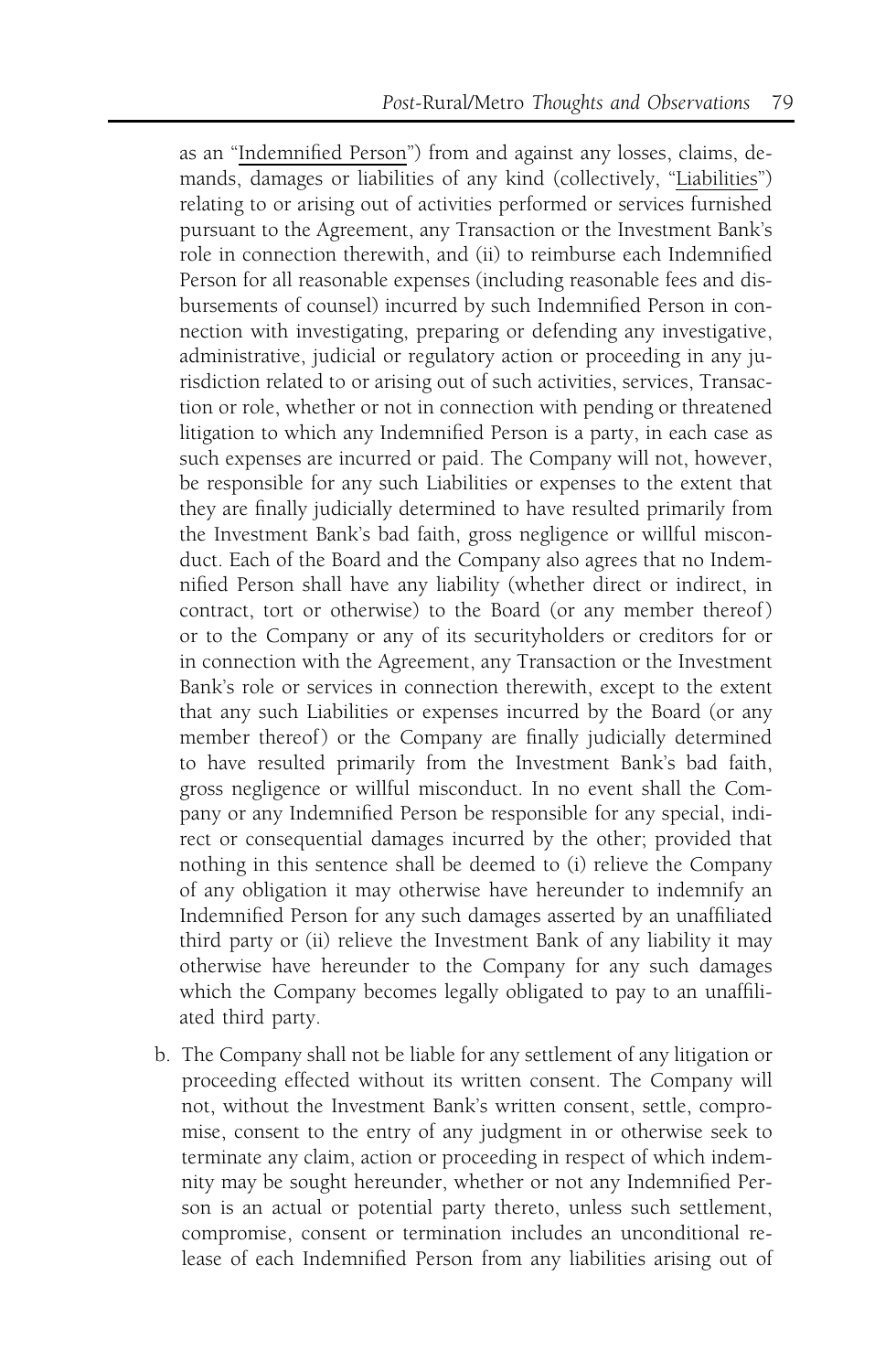such claim, action or proceeding. If the Company enters into any agreement or arrangement with respect to, or effects, any proposed sale, exchange, dividend or other distribution or liquidation of all or substantially all of its assets in one or a series of transactions, the Company shall use its reasonable efforts to provide for the assumption of its obligations under this Section 1 by the purchaser or transferee of such assets or another party reasonably satisfactory to the Investment Bank.

- c. If the foregoing indemnification is unavailable or insufficient to hold an Indemnified Person harmless in respect of any Liabilities (and related expenses) referred to therein then, in lieu of indemnifying such Indemnified Person hereunder, the Company shall contribute to the amount paid or payable by such Indemnified Person as a result of such Liabilities (and related expenses relating thereto) in such proportion as is appropriate to reflect the relative benefits to the Company, on the one hand, and the Investment Bank, on the other hand, of the Transaction (whether or not the Transaction is consummated) and also the relative fault of each of the Company and the Investment Bank, as well as any other relevant equitable considerations; provided, however, that except to the extent that any such Liabilities or expenses are finally judicially determined to have resulted primarily from the Investment Bank's bad faith, gross negligence or willful misconduct, in no event shall the Indemnified Persons be required to contribute an aggregate amount in excess of the aggregate amount of fees actually received by the Investment Bank under the Engagement Letter. For the purposes of this Agreement, the relative benefits to the Company and the Investment Bank of the Transaction shall be deemed to be in the same proportion as (i) the total value paid or contemplated to be paid or received or contemplated to be received by the Company or its securityholders, as the case may be, in connection with the Transaction or Transactions that are the subject of the Engagement Letter, whether or not any such Transaction is consummated, bears to (ii) the fees paid or to be paid to the Investment Bank under the Engagement Letter.
- d. The Investment Bank agrees (i) to indemnify and hold harmless the Company and the Board (the Company and the Board each being referred to as a "Company Indemnified Person") from and against any Liabilities relating to or arising out of activities performed or services furnished by the Investment Bank pursuant to the Agreement that are in breach of this Agreement or that otherwise are found by a court of competent jurisdiction to have caused the members of the Board to have violated their fiduciary duties to the Company and/or its shareholders, and (ii) to reimburse each Company Indemnified Person for all reasonable expenses (including reasonable fees and disbursements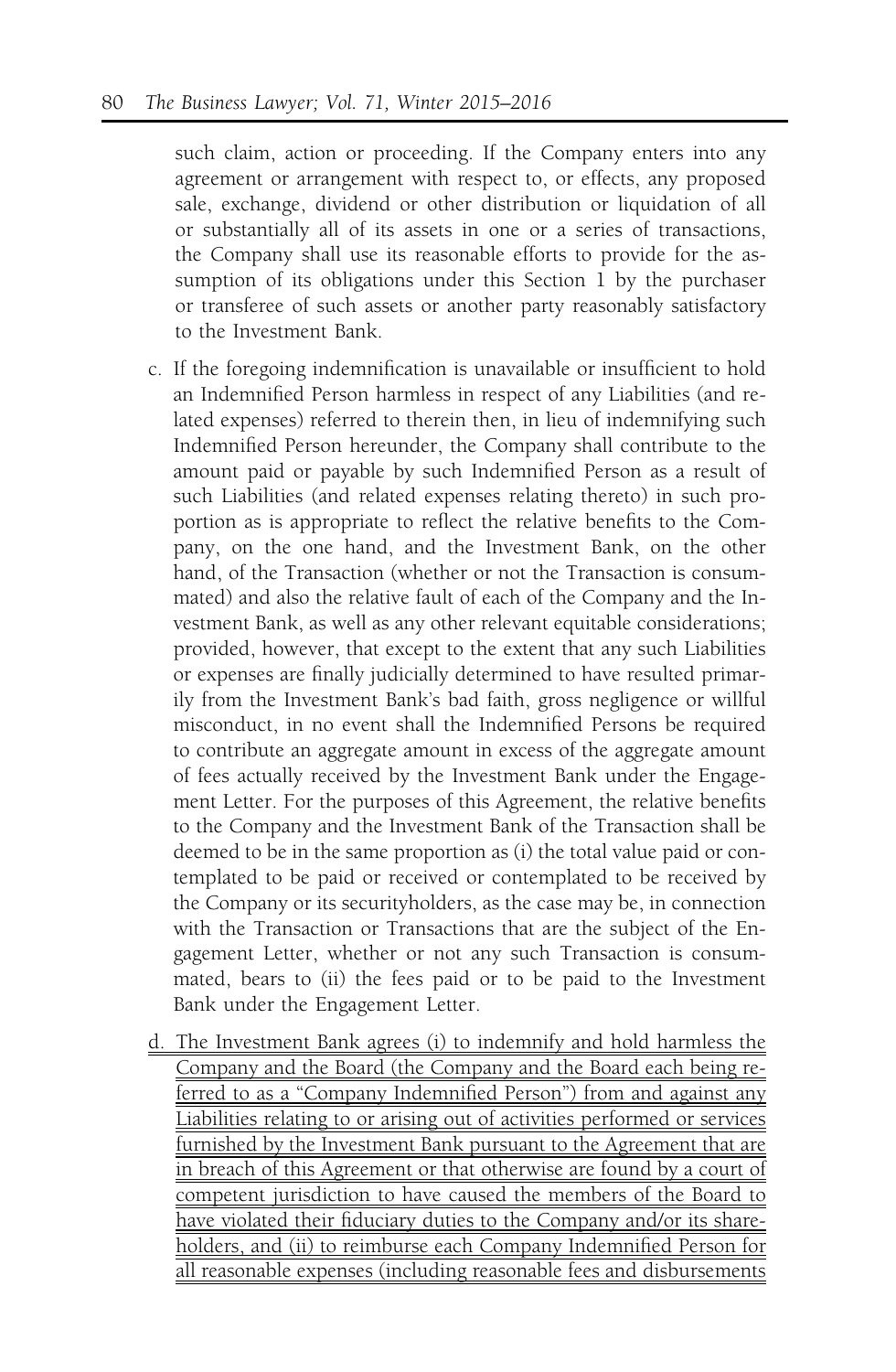of counsel) incurred by such Company Indemnified Person in connection with investigating, preparing or defending any investigative, administrative, judicial or regulatory action or proceeding in any jurisdiction related to or arising out of such activities or services. The indemnification provided for in this Section 1(d) shall have priority over any indemnification or contribution required elsewhere in this Section 1, and neither the Investment Bank nor any Indemnified Person shall be entitled to indemnification, contribution or reimbursement pursuant to Sections 1(a) through (c) above for any matter for which indemnification and/or reimbursement is required pursuant to this Section 1(d).

- 2. Financial Advisory Role, Information, Reliance, Confidentiality, etc.
	- a. The Board and the Company understand that the Investment Bank is acting solely as a financial advisor to the Board, is acting as an independent contractor and is not undertaking to provide any legal, accounting or tax advice in connection with its engagement under the Agreement and that the Investment Bank's role in any due diligence will be limited solely to performing such review as it shall deem necessary to support its own advice and analysis and shall not be on behalf of the Board or the Company.
	- b. Each of the Board and the Company agrees to provide to the Investment Bank all information reasonably requested by the Investment Bank for the purpose of its engagement under the Agreement and also to provide access to employees and directors of the Company (including the members of the Board), so long as such access is reasonable given the confidential nature of the contemplated process. The Company also agrees that upon closing of any Transaction, the Company shall notify the Investment Bank, in writing, (i) whether it expects to treat the consummated Transaction as a "reportable transaction" within the meaning of Treasury Regulation Section 1.6011-4(b), and (ii) if so, the applicable category of "reportable transaction." The Investment Bank shall be entitled to rely upon and assume, without any obligation of independent verification, the accuracy and completeness of all information that is publicly available and of all information that has been furnished to it by the Company or any Purchaser or otherwise reviewed by the Investment Bank, and the Investment Bank shall not assume any responsibility or have any liability therefor. The Investment Bank has no obligation to conduct any appraisal of any assets or liabilities or to evaluate the solvency of the Company or any Purchaser under any state or federal laws relating to bankruptcy, insolvency or similar matters. It is specifically agreed that (x) the Company shall be solely responsible for the accuracy and completeness of the memorandum referred to in Section 1(b) of the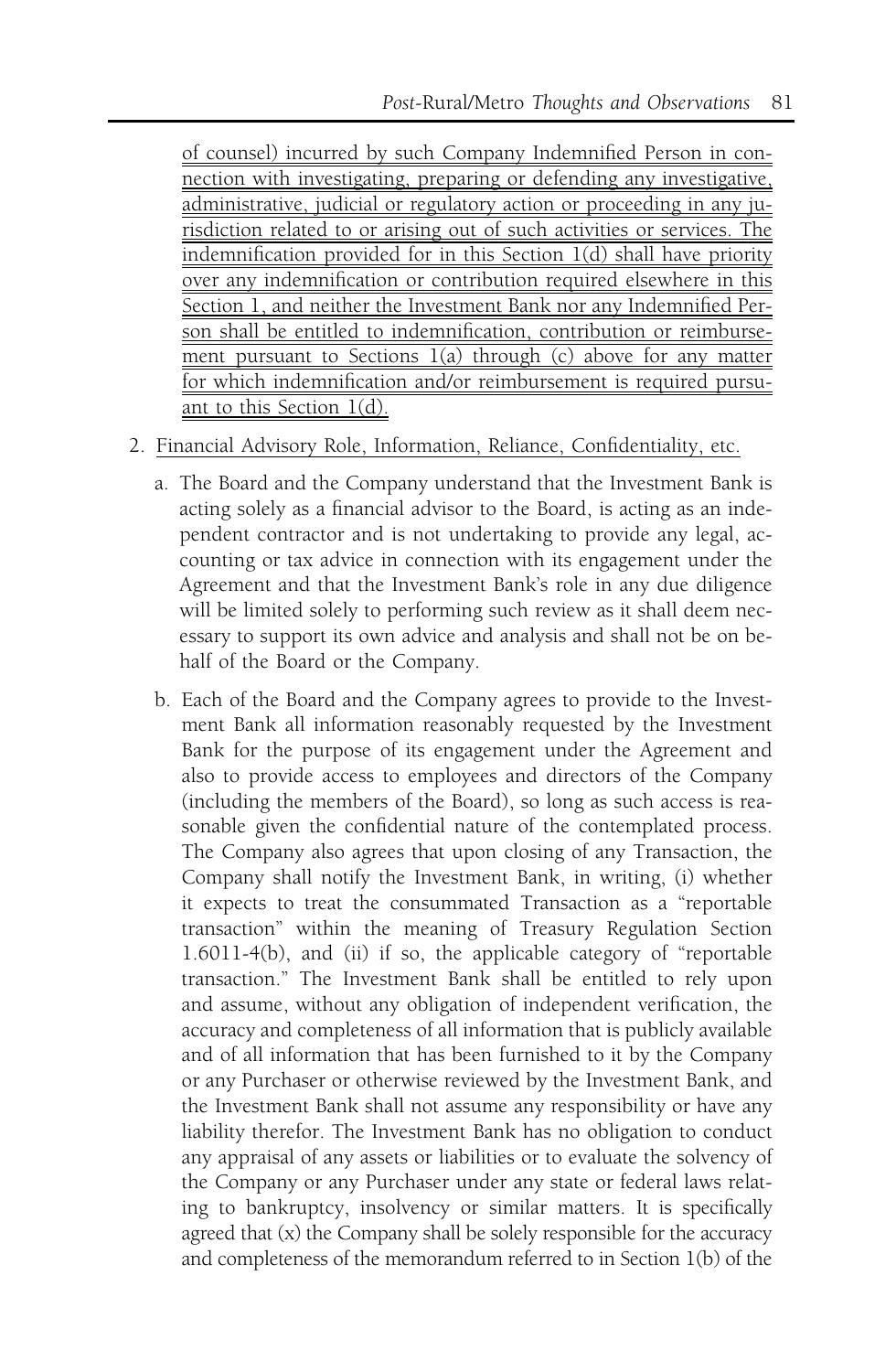Engagement Letter, and (y) other than as contemplated by such Section l(b) of the Engagement Letter, such memorandum may not be disclosed publicly or made available to third parties, except with the Investment Bank's prior written consent.

- c. In order to enable the Investment Bank to bring relevant expertise to bear on its engagement under the Agreement from among its global affiliates, the Company agrees that the Investment Bank may share information obtained from the Company hereunder with its affiliates, and may perform the services contemplated hereby in conjunction with its affiliates, and that any of the Investment Bank affiliates performing services hereunder shall be entitled to the benefits (other than the right to receive fees) and subject to the terms of the Agreement. The Board and the Company agree that, following closing of any Transaction, the Investment Bank may, at its option and expense, place an advertisement or announcement in such newspapers and periodicals as it may determine describing the Investment Bank's role as financial advisor to the Board; provided that any such advertisement or announcement shall be in form and substance reasonably acceptable to the Board. Each of the Board and the Company agrees that the Investment Bank shall have the right to review and pre-approve any reference to it or its role as financial advisor under the Agreement in any public statement made by the Board or the Company (such approval not to be unreasonably withheld).
- d. The Investment Bank's financial advice is intended solely for the benefit and use of the members of the Board (in their respective capacities as such) in considering a Transaction, is not on behalf of, and shall not confer rights or remedies upon, any shareholder or creditor of the Company or any other person, and may not be used or relied upon for any other purpose. Except as otherwise required by applicable law or governmental or stock exchange regulation, each of the Board and the Company will treat the Investment Bank's advice and the terms of the Agreement as confidential and will not disclose them to any third party (other than, on a confidential basis, to its counsel and other advisors in connection with a Transaction, it being understood that the Company will be responsible for any breach by such counsel or advisors of the provisions of this sentence) in any manner without the Investment Bank's prior written approval; provided, that each of the Board and the Company shall be entitled to utilize the Opinion in connection with its defense of any action, suit or proceeding relating to the Transaction; provided, further, that the Company may reproduce the Opinion in full in any proxy or information statement or Schedule 14D-9 or other filing relating to the Transaction which the Company must, under applicable law, file with any government agency or distribute to its shareholders. In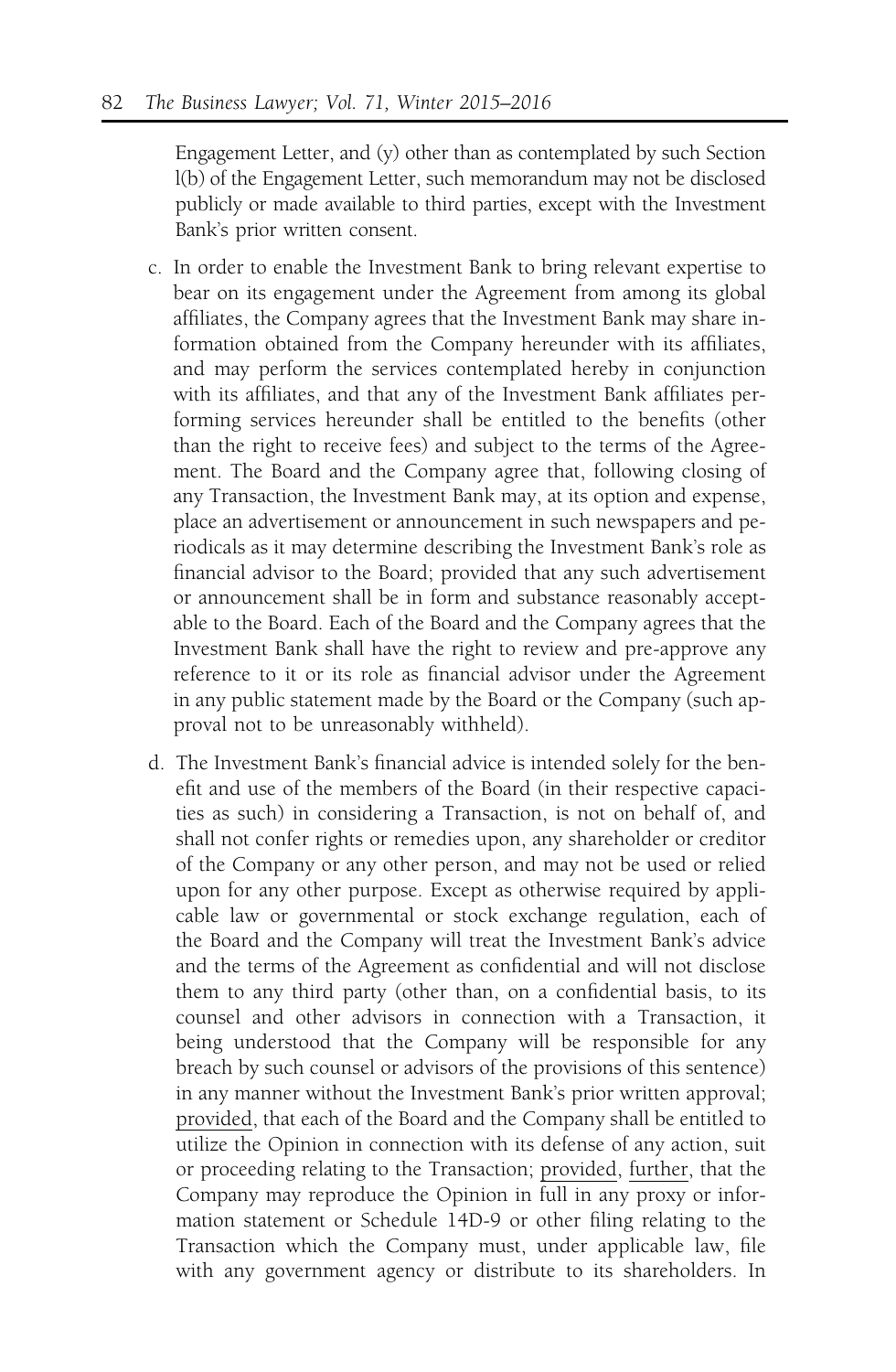such event, the Company may also include references to the Investment Bank and summarize the Opinion (in each case in such form as the Investment Bank shall provide or pre-approve in writing) in any such document.

- e. Notwithstanding any other provision herein, the Board and the Company and each of its employees, representatives or other agents may disclose to any and all persons, without limitation of any kind, the U.S. income and franchise tax treatment and the U.S. income and franchise tax structure of the transactions contemplated hereby and all materials of any kind (including opinions or other tax analyses, if any) that are provided to the Board or the Company relating to such tax treatment and tax structure insofar as such treatment and/ or structure relates to a U.S. income or franchise tax strategy, if any, provided to the Board or the Company by the Investment Bank or its affiliates.
- 3. Other Business Relationships.
	- a. Each of the Board and the Company understands that the Investment Bank and its affiliates (collectively, "IB Parent") comprise a full service securities firm and a commercial bank engaged in securities trading and brokerage activities, as well as providing investment banking, asset management, financing, and financial advisory services and other commercial and investment banking products and services to a wide range of corporations and individuals. In the ordinary course of our trading, brokerage, asset management, and financing activities, IB Parent may at any time hold long or short positions, and may trade or otherwise effect transactions, for our own account or the accounts of customers, in debt or equity securities or senior loans of any Purchaser, the Company or any other company that may be involved in a Transaction. IB Parent recognizes its responsibility for compliance with federal securities laws in connection with such activities.
	- b. In addition, IB Parent may have and may in the future have investment and commercial banking, trust and other relationships with parties other than the Company, which parties may have interests with respect to the Company, a Purchaser or a Transaction. Notwithstanding anything contained herein, during the term of the Agreement, IB Parent shall not (i) act as M&A financial advisor to any party (other than the Board) in connection with a Transaction; or (ii) arrange and/or provide financing to potential Purchasers in respect of a Transaction. In addition, nothing in this Agreement shall be deemed to restrict  $(\epsilon \underline{A})$  any direct or indirect principal activities undertaken by any fund or portfolio company in which any IB Parent entity has non-controlling investments,  $(\overline{DB})$  any ordinary course sales and trading activity undertaken by employees who have not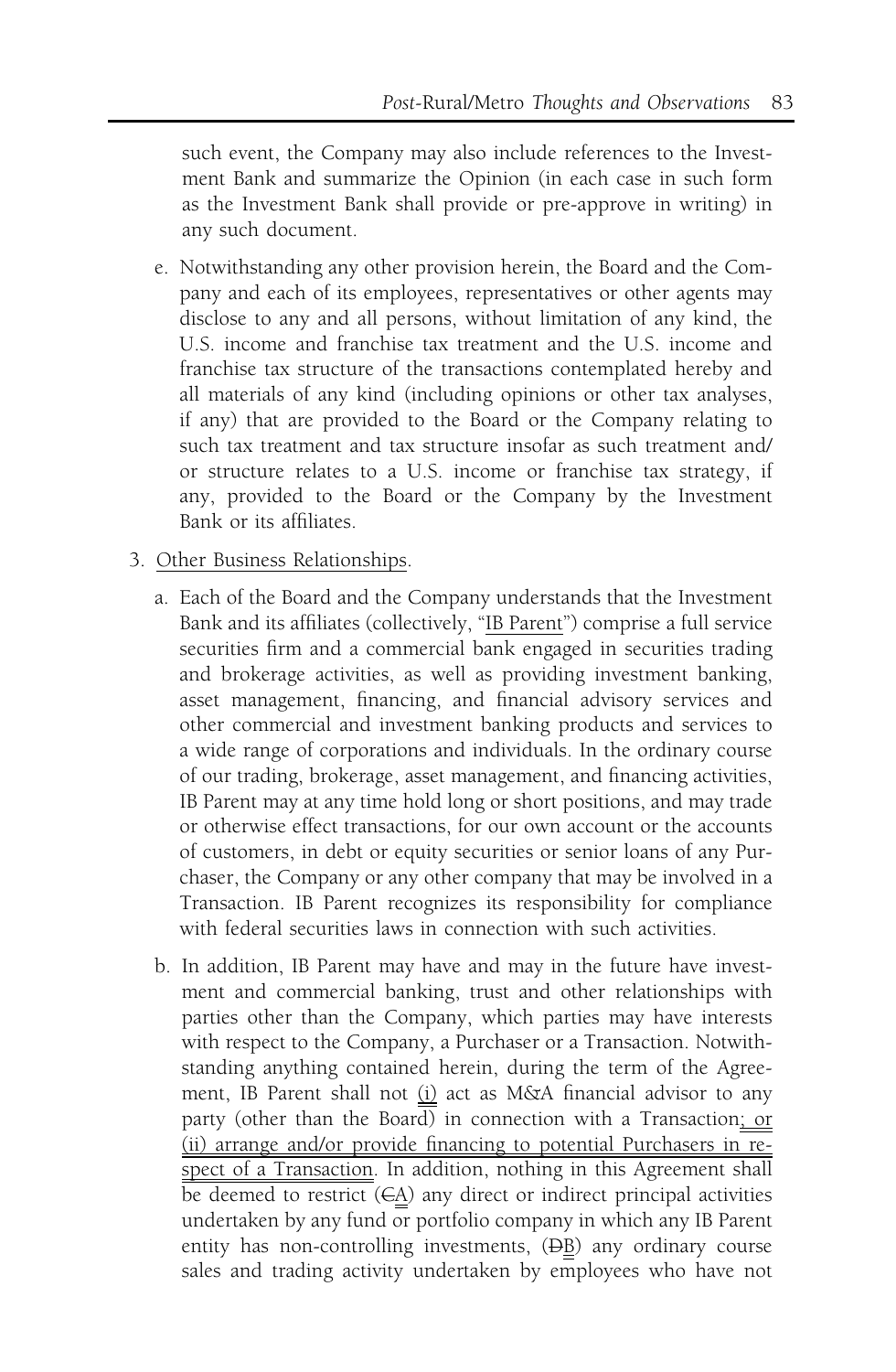had access to the information received by the Investment Bank under the Agreement or  $(EC)$  any IB Parent entity or business engaged in providing private banking or investment management services. Although IB Parent in the course of its other relationships may acquire information about a Transaction, a Purchaser or such other parties, IB Parent shall have no obligation to disclose such information, or the fact that IB Parent is in possession of such information, to the Board or the Company or to use such information on the Board's behalf. Furthermore IB Parent may have fiduciary or other relationships whereby IB Parent may exercise voting power over securities of various persons, which securities may from time to time include securities of the Company, a Purchaser, or others with interests with respect to a Transaction. Each of the Board and the Company acknowledges that IB Parent may exercise such powers and otherwise perform its functions in connection with such fiduciary or other relationships without regard to its relationship to the Board hereunder.

4. Miscellaneous. The Agreement may not be assigned by the Board, the Company or the Investment Bank without the prior written consent of the others. The Agreement constitutes the entire understanding of the parties with respect to the subject matter thereof, supersedes all prior agreements with respect thereto, may not be amended except in writing signed by all of the parties, has been duly authorized and executed by each of the parties hereto and constitutes the legal, binding obligation of each such party. The Agreement shall be governed by and construed in accordance with the laws of the State of New York without reference to principles of conflicts of law. Each of the Board, the Company and the Investment Bank irrevocably and unconditionally submits to the exclusive jurisdiction and venue of any State or Federal court sitting in New York City over any action, suit or proceeding arising out of or relating to this Agreement. Each of the Board, the Company and the Investment Bank irrevocably and unconditionally waives any objection to the laying of venue of any such action brought in any such court and any claim that any such action has been brought in an inconvenient forum. The Investment Bank, the Board and the Company (on its own behalf and, to the extent permitted by law, on behalf of the shareholders of the Company) each waives any right to trial by jury in any action, claim, suit or proceeding with respect to the Investment Bank's engagement as financial advisor under the Agreement or its role in connection herewith.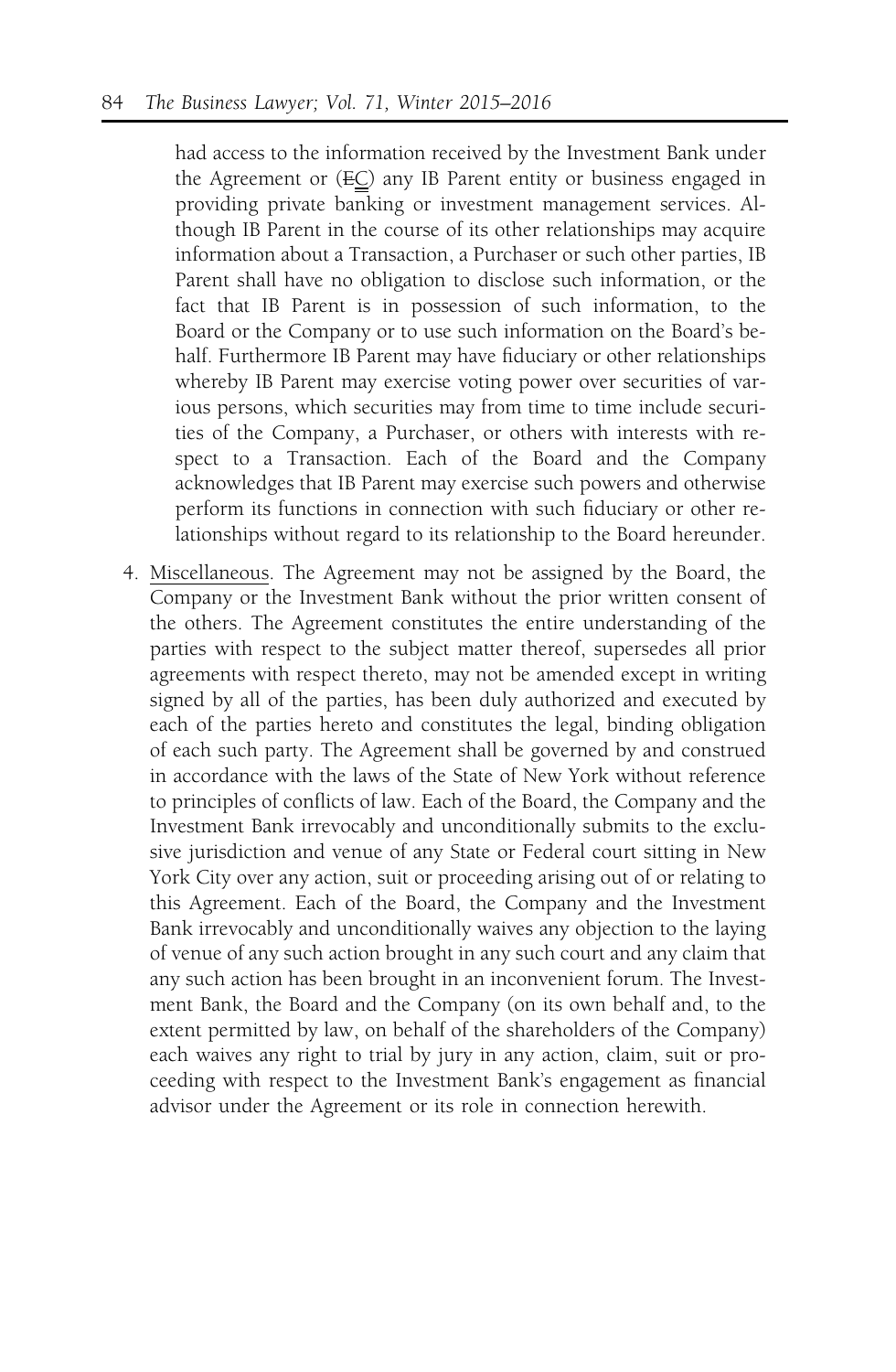# EXHIBIT B-COLLECTED PROVISIONS

### Engagement Representation

Except as set forth on Schedule A, the Bank has not, within the past three years, had investment banking, capital markets or lending engagements with respect to the parties identified thereon (the "Relevant Parties"), or to the Bank's knowledge, a portfolio company of a Relevant Party. Schedule A also sets forth the total fees derived from such engagements by the Bank.

### Holdings Representation

The Bank has previously disclosed to the Board, and hereby represents, that the Bank and its affiliates (including portfolio companies in which the Bank has investments) do not beneficially own any interests in the Company, a Relevant Party, or to the Bank's knowledge, a portfolio company of a Relevant Party. In addition, the Bank has had discussions with the Vice President and Managing Directors that the Bank intends to work on this engagement (comprising \_\_\_\_\_\_\_\_\_ (the "Team Members")) and has confirmed that, other than as set forth on Schedule B, no Team Member has any direct holding, as of the date hereof, in the Company, a Relevant Party, or, to the relevant Team Member's knowledge, a portfolio company of a Relevant Party.

### Prior Pitch Representation

The Bank has not within the past year engaged in any discussions with any third party concerning the possibility of effecting, causing, or participating in a Transaction with the Company.

#### Relationships Covenant

If the Board elects to engage in formal discussions with one or more parties other than the Relevant Parties about a Transaction, the Bank will, upon the request of the Board, disclose to the Board the information described above concerning such party or parties, and such party or parties will be, and will be deemed, a Relevant Party for purposes of this Agreement.

### Bring-Down of Relationship Representation and Relationships Covenant

#### Alternative A

If, during the term of this letter agreement, the Bank becomes aware that any of the statements set forth in the Relationships Representation (or provided pursuant to the Relationships Covenant) is, or at the time of the execution of this letter agreement or disclosure of such information was, materially inaccurate, the Bank will promptly notify the Board and inform the Board of the manner in which such statement is or was materially inaccurate.

#### Alternative B

In addition, the Bank will immediately inform the Board upon the occurrence of the Bank's or any of its affiliates' (including portfolio companies in which the Bank has investments), or a Team Member's having any direct holding in a Relevant Party (or,